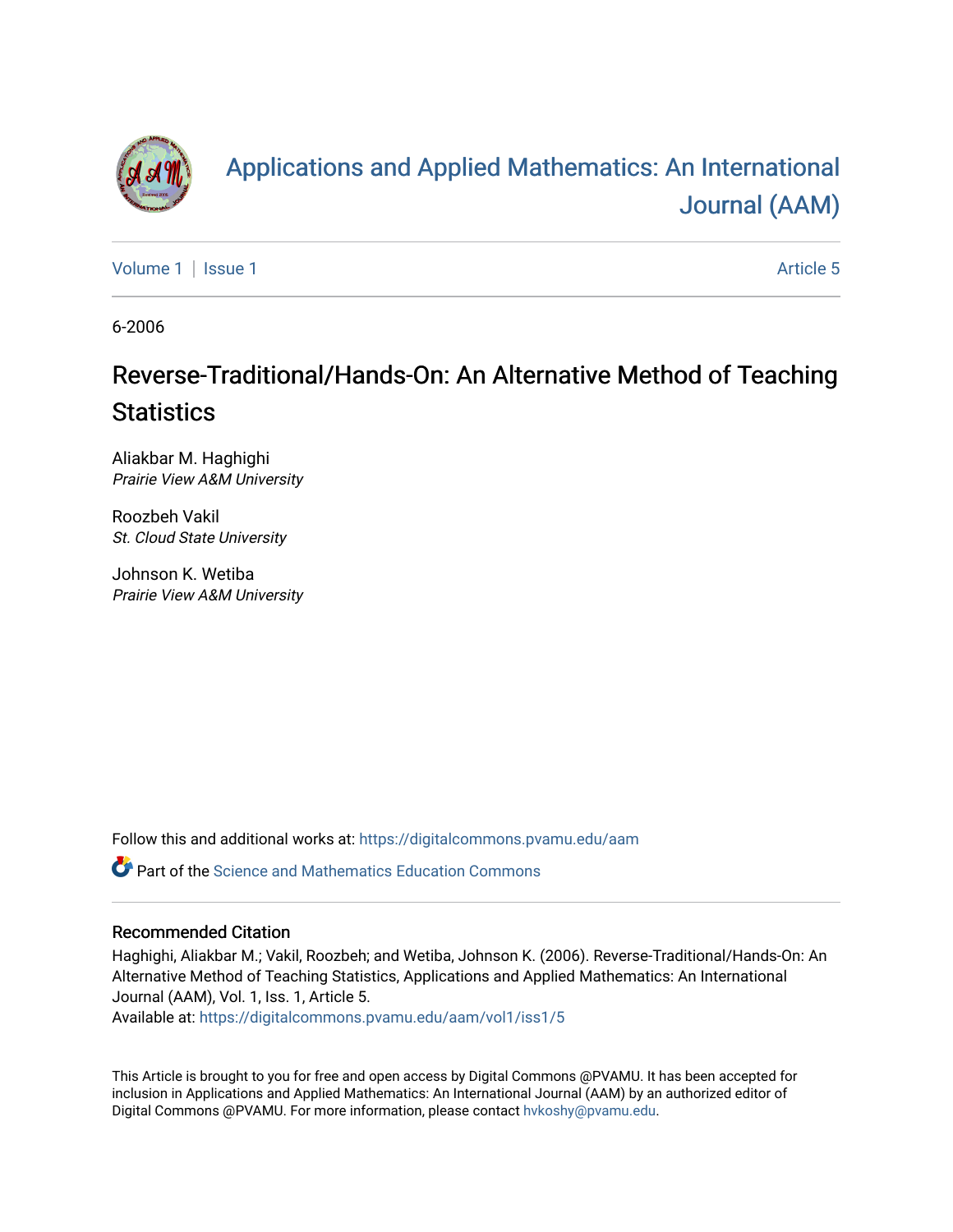Haghighi et al.: An Alternative Method of Teaching Statistics



Available at http://pvamu.edu/pages/398/asp

[Vol. 1, No. 1 \(2006\) pp.](http://acad.pvamu.edu/content/mathdept/AAMJournal.html) 61 – 81

**Applications and Applied Mathematics (AAM):**  An International Journal

#### **REVERSE-TRADITIONAL/HANDS-ON: AN ALTERNATIVE METHOD OF TEACHING STATISTICS[\\*](#page-1-0)**

Aliakbar Montazer Haghighi

*Department of Mathematics Prairie View A&M University P.O. Box 519, Prairie View, Texas 77446, USA E-mail: [amhaghighi@pvamu.edu](mailto:amhaghighi@pvamu.edu) Tel: (936) 857-2026, Fax: (936) 857-2019* 

Roozbeh Vakil

*Department of Mathematics St. Cloud, MN 56301, USA E-Mail: [rvakil@stcloudstate.edu](mailto:rvakil@stcloudstate.edu) Tel: (320)308-4964, Fax: (320) 308-4269* 

#### Johnson K. Wetiba

*Department of Mathematics P.O. Box 519, Prairie View, Texas 77446, USA E-mail: [jkwetiba@pvamu.edu](mailto:jkwetiba@pvamu.edu) Tel: (936) 857-3807, Fax: (936) 857-2019* 

Received December 15, 2005; accepted March 18, 2006

#### **Abstract**

This paper presents a method for teaching statistics called the Reverse-Traditional/Hands-On (RT/HO) method. The method includes student-generated data, use of a statistical computing package such as MINITAB to introduce statistical terms and methods, and a statistical research component. An analytic comparison of students' successes in courses using the Traditional and RT/HO methods is presented.

#### **Key Words: Active Learning Environment; Instruction using Technology**

#### **AMS Class: 97D40**

#### **1. Introduction**

The Traditional method of teaching consists mainly of giving lecture by the instructor and expecting students to be cognitively active but physically inactive, except for note taking. Most students of any age cannot maintain such behavior for a long period of time Cangelosi (2003). One aspect of the Traditional method of teaching is that it has a tendency to view students as passive learners (Steinhorst and Keeler, 1995) because it does not engage them actively.

<sup>\*</sup>  This research was partially supported by the National Science Foundation under Grant # ESI-9553502,

<span id="page-1-0"></span>A. M. Haghighi, PI. The opinions expressed do not necessarily reflect the views of the Foundation.

Extended abstract of this paper is included in the proceedings of the International Conference of Informatization of Society, Astana, Kazakhestan, October 2004.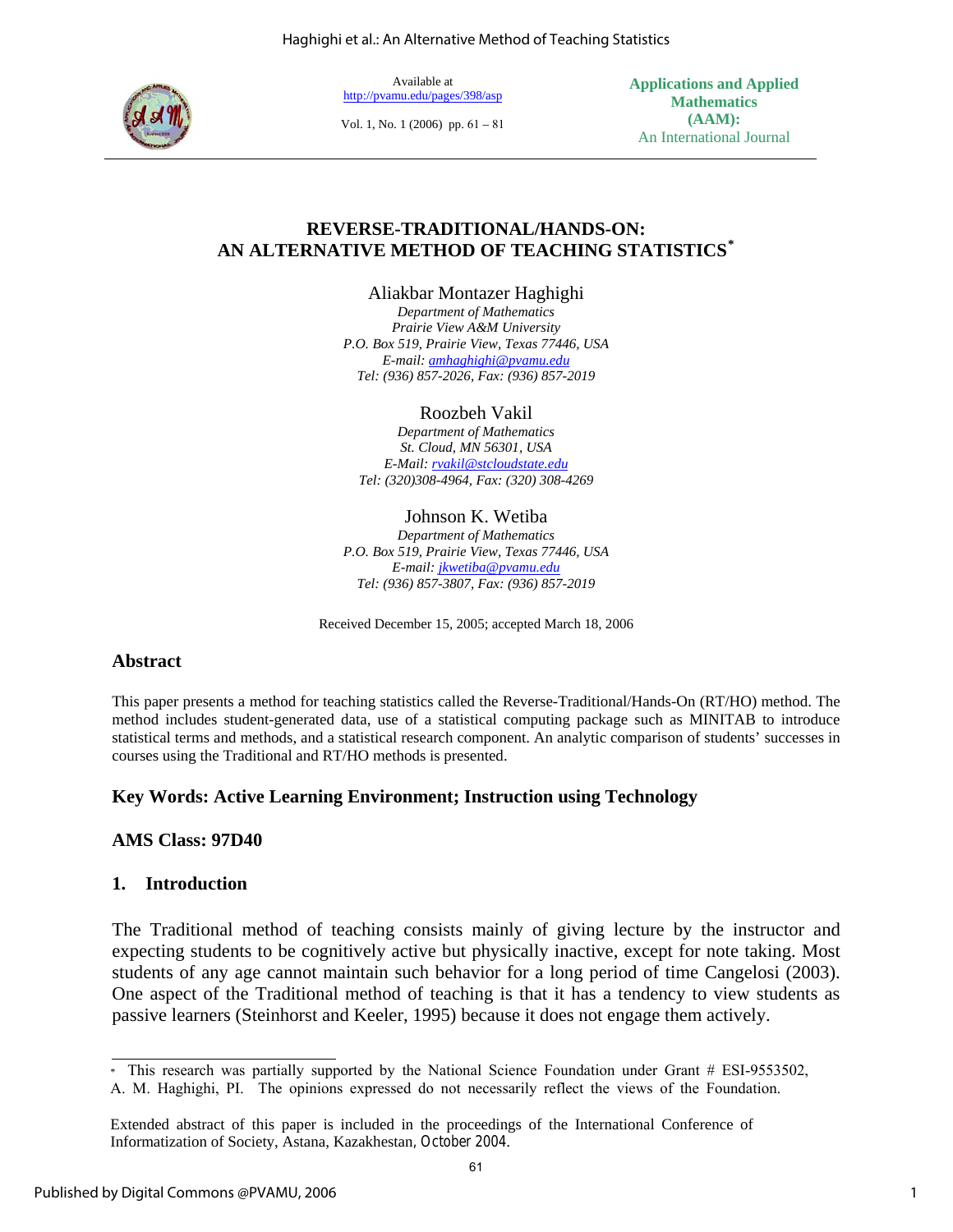It is now widely accepted that one way to obtain attention of the new generation of students and make them interested in mathematics and statistics is to get them actively involved through hands-on activities. It is also well accepted that mathematics and statistics should be taught more as an experimental science and less as traditional mathematics. It can even been seen in quite number of research papers that motivation of a paper is mentioned as a real world problem or experience.

Now days, with technology generously available, assignment of laboratory for students is practiced even more than ever. However, the laboratory times is used for practice time rather than teaching. It is perhaps a type of active learning. There is an extensive literature, papers and books, particularly in statistics, during the past decade considering active learning (in its broad sense of definition). See Scheaffer et al. (1996) and references listed there in, for instance. However, it is interesting to note that after long years of talking about infusion of technology in teaching and practically technology being a part of teaching across the curriculum, now we see a flash back. Effectiveness of technology in teaching is now under question. Patrick Allitt (2005), is one of those open critics criticizing American universities how they have wasted billions of dollars in the last decade or two on technology in teaching.

We, in this paper, are not disputing the creative methods some instructors use to teach and actively involve students in teaching and learning processes. We are speaking of the general Traditional method worldwide.

The method described in this paper engages students for the entire instruction session. Because of availability of computers, we emphasize concepts of statistics rather than computations. We are talking about teaching and learning using hands-on experience rather than lab practice. Using the RT/HO method, terms show up and concepts emerge for discussion only when they are needed. Statistical methodology is discussed when terms such as "*p*-value" or "*t*-value" appear on the computer screen. Additionally, required topics of probability are covered only when the concept of inference is discussed. The method puts the emphasis on learning and facilitating rather than teaching. The method allows students to shift from a focus on statistical methods to a focus on statistical thinking as Hahn and Hoerl (1998) state. The RT/HO method avoids mathematical formulas (unless the level of the course calls for them) and thus students can learn statistics without relying on mathematical formulas. We conjecture that this method may be applied to teaching other science and mathematical subjects. This conjecture is under study.

There is ample evidence that the current status of teaching statistics at all levels is not satisfactory. Statistics educators, researchers, and administrators have been calling for and demanding drastic changes in the way statistics is being taught and learned (see Hogg 1991, Watts 1991, Cobb 1993, Garfield 1993, and Moore, Cobb, Garfield, and Meeker 1995, for example). Recent findings in statistics teaching and learning indicate that an active learning environment in the context of discovery methods improves students' understanding significantly (see Garfield 1993, Keeler and Steinhorst 2001, for example). In discovery methods, students are guided to discover concepts on their own through a series of, carefully designed, step-by-step tasks. Despite this compelling evidence regarding students' conceptual understanding, many educators are concerned about the amount of content that can be covered using discovery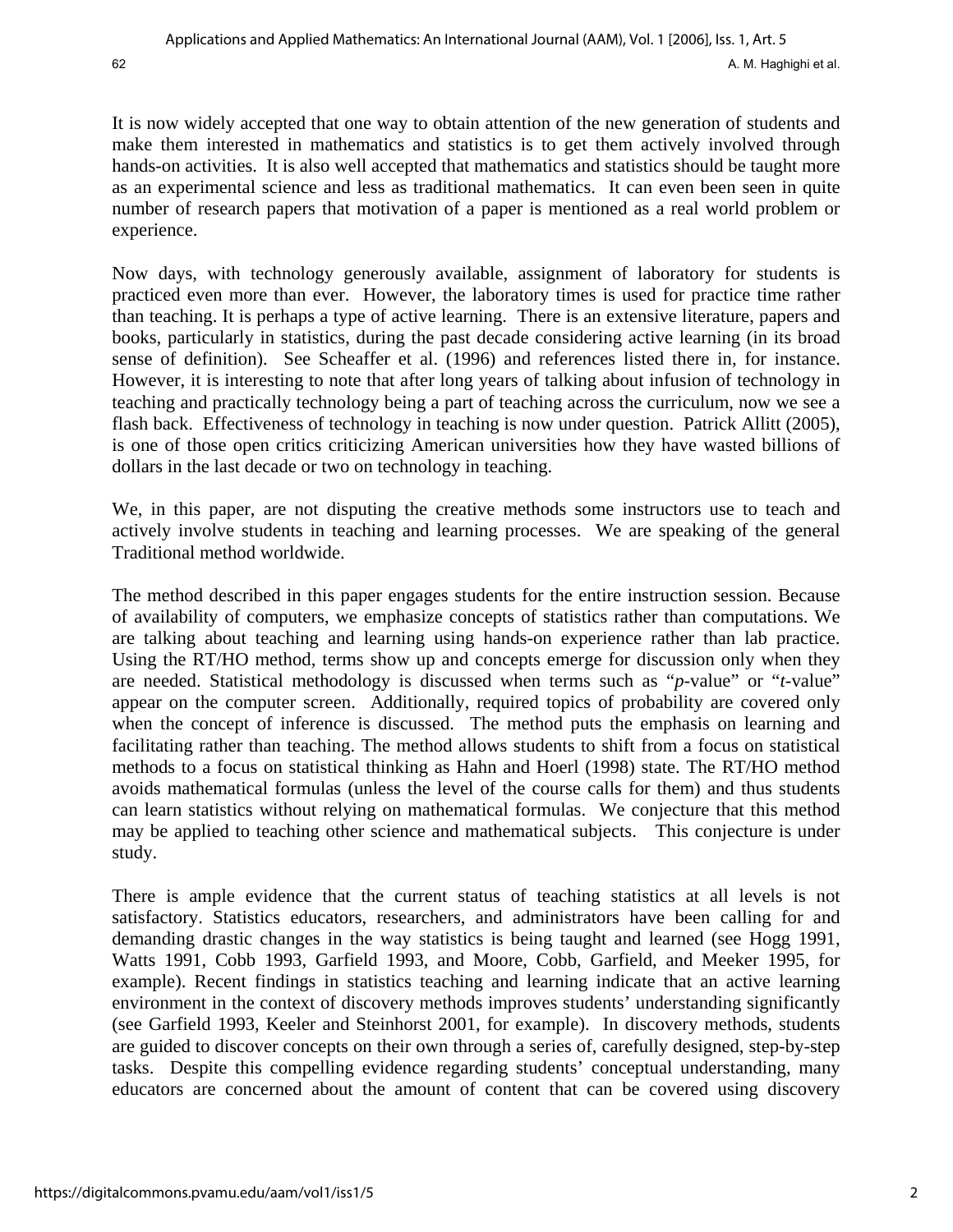methods. As a result, some educators move towards leaner contents in statistics courses (Hogg 1992, Moore 1992) and some compromise some computational aspects of statistics (Steinhorst and Keeler 1995). The method described in this paper actively engages students in the process of learning but the formation of concepts is not as time consuming as discovery methods and therefore allows covering the entire standard content in an introductory statistics course.

Although the RT/HO method was developed to teach any mathematics course, it was first used as the means of instruction of statistics in a five-week summer program, called Benedict Precollege Statistics (BP STAT), in 1996, funded by the National Science Foundation (NSF), with 29 high school students  $(9<sup>th</sup>$  through  $11<sup>th</sup>$  grade) and was repeated in 1997 with 30 participants, five of them being from the previous year.

The importance of statistics has never been as great as it is today. Statistics has vast application in virtually all areas of science and industry and thus human endeavor. But attention towards statistics goes beyond its benefits, it may very well be used (abused) by those who wish so. The National Council of Teachers of Mathematics (NCTM), in *Principles and Standards for School mathematics* (2000*)*, warns that "Statistics are often misused to sway public opinion on issues or to misrepresent the quality and effectiveness of commercial products" (p. 48). To counter this pitfall, students need to learn to analyze the data properly. To be an informed citizen has become a harder task than ever. To address this concern, educators need to make data analysis available to students as early as possible. The good news is that statistics is not a subfield of mathematics (Moore 1992), it is a methodological discipline and has its own distinctive concepts and reasoning; as such, learning it at the introductory level could be done using limited mathematical skills.

Learning statistics for all has become so important in recent years that all related organizations have acknowledged this fact and each one has tried to do something about it. NSF, for its part, funded a major project for the development of "Data Driven Curriculum Strand for High School Mathematics" and the "Consortium for Policy Research in Education (CPRE)." The American Statistical Association, recipient of this grant, has stated in its report that "statistics provides an interesting practical use of mathematics that students find enjoyable and challenging and which will introduce them to research."

In the BP STAT project, we observed that students demonstrated positive attitudes toward collecting data and were excited to see the results on the computer screen. The RT/HO method was used at Prairie View A&M University (PVAMU) in the fall 2003 and the spring of 2004. We have, consistently, observed positive attitude on the part of students. We also, anecdotally, noticed that students retain the information for a long period of time. These observations concur with the general goals of reform-minded approaches in introductory statistics courses (Keeler and Steihorst, 1995).

The name "Reverse-Traditional/Hands-On" (RT/HO) was chosen because in this method the sequential order of the Traditional method is reversed and the instruction is built upon hands-on activities. In a Traditional format of instruction, an instructor usually starts with an overview of the content to be covered followed by some examples to clarify the mentioned content and finally gives the solution. The RT/HO method starts with raw data (collected by students in most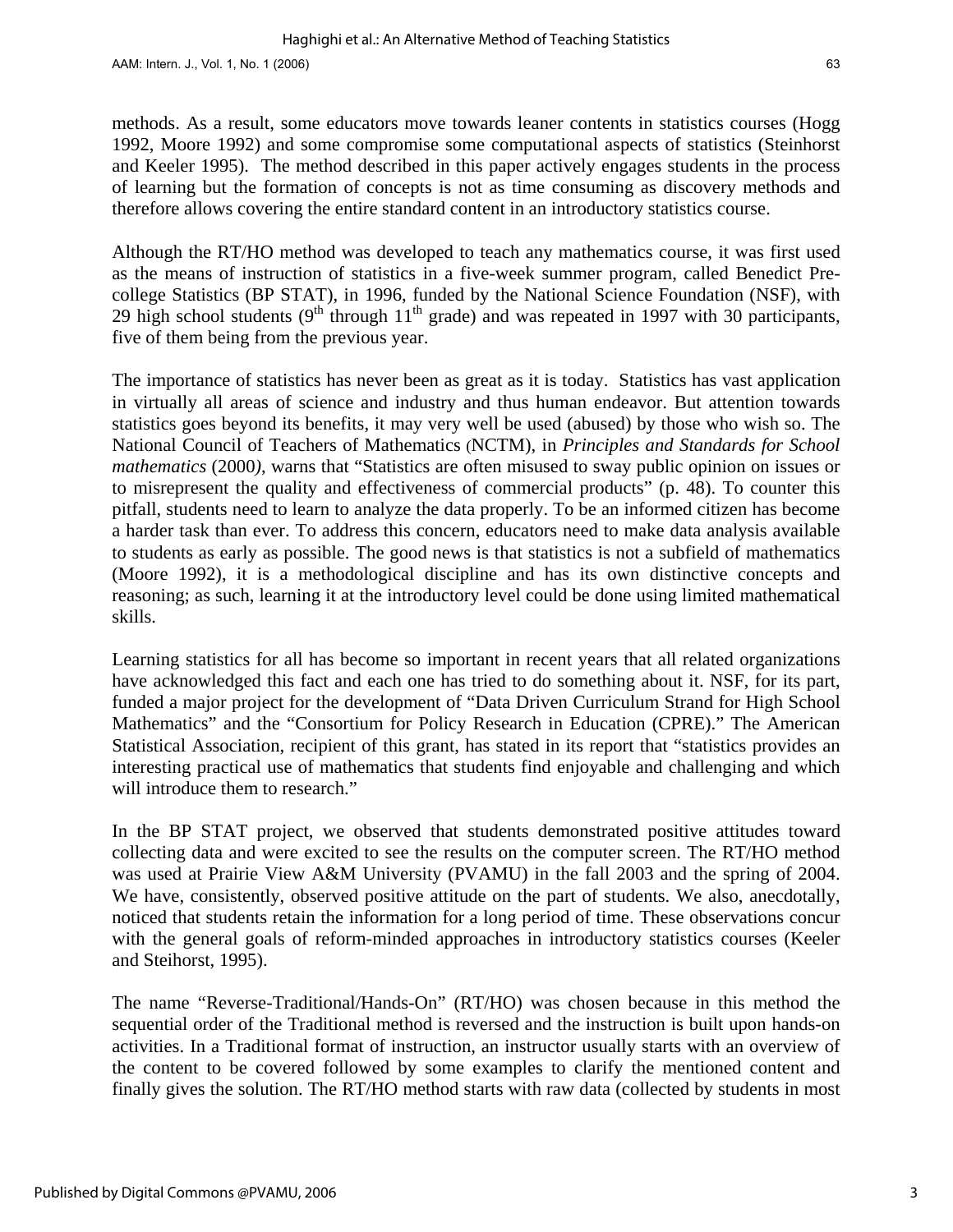cases and/or using existing real data). After data is entered into a computer, students see answers to several standard parameters on the screen of their computers. At this point the instructor explains the terms on the screen. Gradually, the content to be covered in a given session emerges. This method requires students to work with computers in two distinct ways. First, as an integral part of instruction, students use computers to learn statistical terms and concepts. Second, they use computers to conduct statistical research, which starts from scratch and ends with write-up of a report. Hands-On refers to both of these activities.

## **2. Description of the Method**

The RT/HO method consists of two components: instruction and research. Both components use cooperative learning. To form and monitor the groups, guidelines such as those suggested by Goodsell et al. (1992), Garfield (1993), and Dietz (1993) are used. Thus, generally, students in an elementary statistics class divide into groups of five and maintain membership in their chosen group for the entire course.

## **2.1 Instruction Component**

To prepare the lesson plans, recommendations made by Davidson (1990), for instance, could be used. To begin the instruction, the instructor will ask the students to measure a measurable attribute in groups or in class such as height, age and the room temperature. Then, students are then asked to enter the data into a statistical computer software package such as Minitab. The instructor guides the students through a sequence of steps selected from the software's menus to obtain the basic statistical characterictics such as mean, median, and standard deviation. Then the instructor starts defining and explaining terms that have appeared on the screen and what the numerical values mean. This procedure continues during an instructional session and through the duration of the course. In summary, the idea is to let the computer spit out analyses and then indicate what the output means. The students are guided in the interpretation of the output through questions posed by the instructor.

The computer activities provide the opportunity for students to get a coherent picture of related terms and statistical concepts as opposed to isolated and non-related terms and concepts, which occurs often in Traditional methods of teaching. In other words, the method avoids defining a list of terms in isolation and in advance. Terms are introduced and defined as they are needed. New terms and concepts emerge out of word-problem situations in most cases, as instruction moves ahead. Formulas and their derivations may be mentioned and provided based on the level of the course.

There are two stages for instruction using the RT/HO method: basic, and advanced. It is important to notice that coherence in presenting the materials is central to this method at both stages, i.e., each lesson consists of a collection of related statistical concepts.

At the basic level, for example, students will be exposed to the basic terminologies as a coherent whole such as mean, mode, median, histogram, pie chart, and distribution via a series of computer activities such as navigating through statistical software.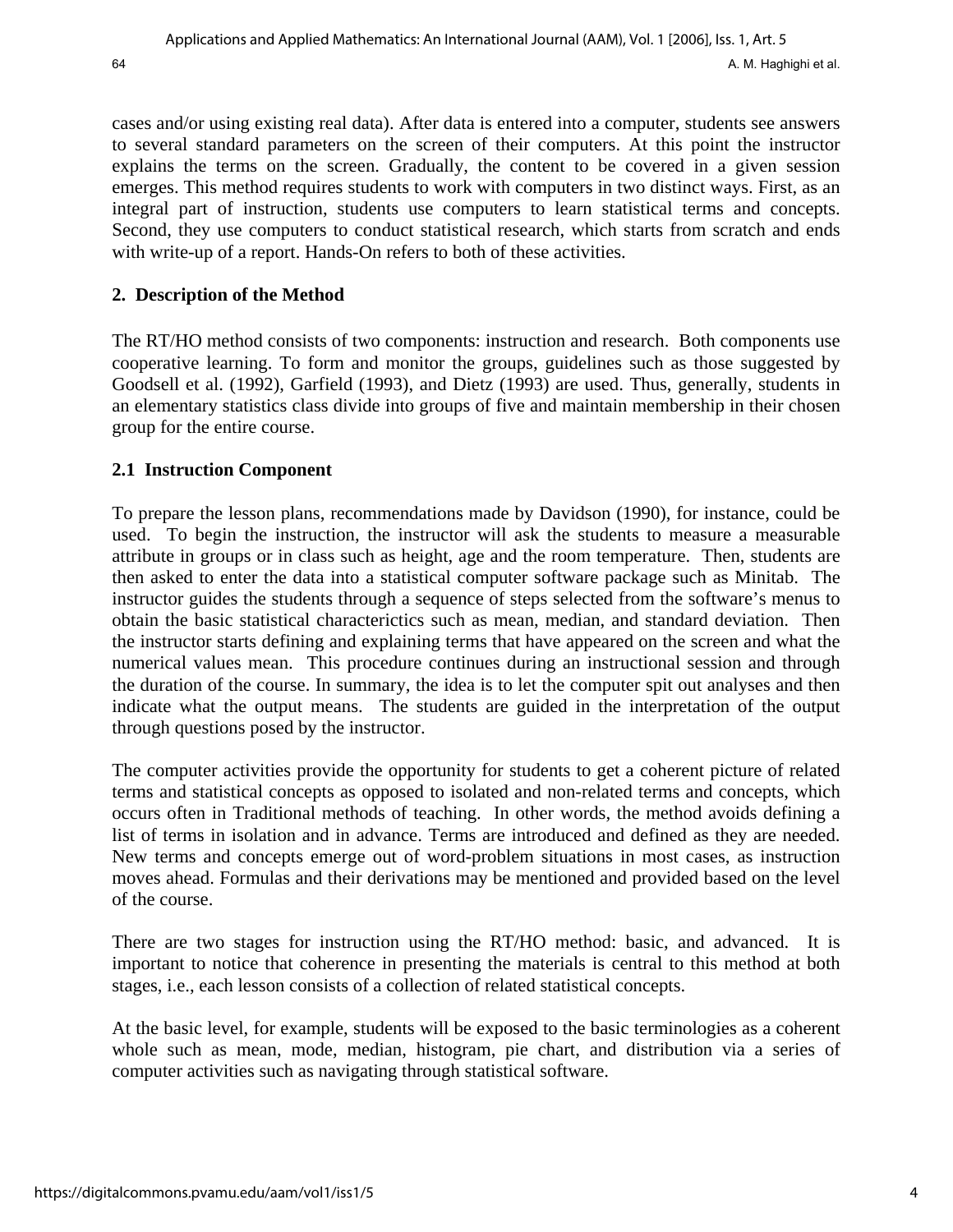The advanced stage entails two layers; in the first layer students get their first exposure to the statistical analysis using computer statistical software like MINITAB. In the second layer, using ANOVA, students will learn statistical inference. Statistical thinking and conceptual understanding will be facilitated at this stage. Manual computations of formulas will be practiced and comprehended at this level when it is appropriate. What this means, when the instructor is explaining the results shown on the screen, he/she may attempt to point out formulas used and briefly outline the derivation if necessary and appropriate.

The method was tested both at the high school and college levels. Below we provide examples of instructional activities for each stage of the RT/HO method. Examples 2.1.1 and 2.1.2 were used in the BP STAT project and example 2.1.3 was used at Prairie View A&M University (PVAMU) in a statistics class.

**Example 2.1.1.** A group of five collected data on their heights. The observed heights were 62, 62, 65, 68, and 68 inches. A group member entered the data into the first column of the MINITAB's Worksheet, called C1. (We should repeat that although we have used MINITA, any statistics computer could be used.) Then, from the menu, choosing the sequence of options "Stat," "Basic Statistics," and "Descriptive Statistics," the following output appeared on the MINITAB's screen's Session (above the Worksheet):

| Variable       | N                | Mean             | Median      | TrMean      | StDev | SE Mean |
|----------------|------------------|------------------|-------------|-------------|-------|---------|
| C1             | 5.               | 65.00            | 65.00       | 65.00       | 3.00  | 1.34    |
| Variable<br>C1 | Minimum<br>62.00 | Maximum<br>68.00 | 01<br>62.00 | O3<br>68.00 |       |         |

At this time, the instructor asked the following questions:

- What can be said about the height of the students in the group overall? (Hinting the average)
- How many were taller and how many were shorter than the average? (Hinting the median)
- What was the height of the tallest person? (Hinting the maximum)
- What was the height of the shortest person? (Hinting the minimum)
- How could you relate these questions to the numbers on your screen? (Hinting terms and their numerical values)

The instructor noticed that the group engaged in a heated discussion to relate their guesses to the numbers on the screen. As the instructor started to define each term, Variable, N, Mean, Median, Tr Mean, StDev, SE Mean, Min, Max, Q1, and Q3, students showed enthusiasm for their correct guesses and pondered about new terms. After this preliminary discussion, the instructor continued with the following question:

• If you were to choose only one of the terms "mean," "median," or "mode" to explain the height of the group, which one would you have chosen?

The answers to such questions gave the instructor a chance to explain terms in more detail and compare terms with similar meaning.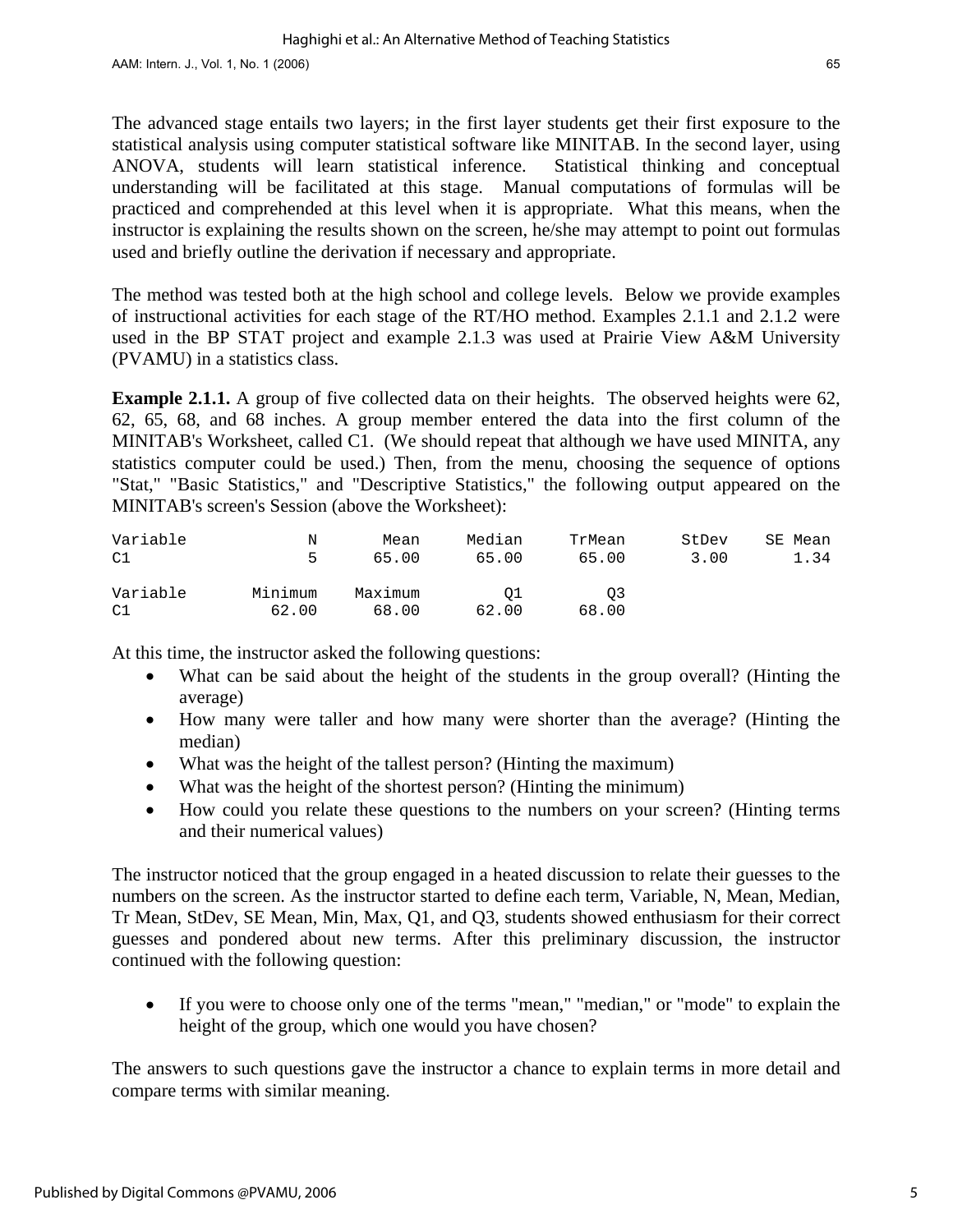**Example 2.1.2.** We bought five apples, of the same kind, one each from five different stores. One apple was given to each group of participants. Each group member of a group was asked to take a bite of the apple given to the group and assign a number between 1 and 5 to the sweetness, 1 for not sweet at all, 2 for very little sweet, 3 for sweet, 4 for very sweet, and 5 for excellent. Once the data was ready, students were instructed to key in their collected data into the computers. Following a few menu driven steps, with little or no help from the instructor, the results were shown on the screen. The computer generated a table of terms and a list of related numbers beneath them to view. Since one group had only 5 members, the instructor joined that group to make five groups with six members in each, total of 30 members for this experiment. The idea was to see if the sweetness of apples from different stores was the same. In MINITAB's Worksheet, groups were denoted as C1, C2, C3, C4, and C5. Groups entered their data and exchanged. Thus, each group had the following data:

| C1            | C <sub>2</sub>        | C <sub>3</sub>        | C4                    | C5 |
|---------------|-----------------------|-----------------------|-----------------------|----|
| 2             |                       | 5                     |                       |    |
| 3             | 5                     |                       | $\mathcal{D}_{\cdot}$ | 5  |
| $\mathcal{R}$ | 3                     | $\mathcal{D}_{\cdot}$ |                       | 5  |
|               |                       |                       |                       | 5  |
| 4             | $\mathcal{D}_{\cdot}$ | 3                     | $\mathcal{D}_{\cdot}$ | 3  |
| 5             |                       | 2                     |                       | 4  |

Participants were then asked to go to MINITAB's menu and do Stat, ANOVA, and One-way (Unstacked). The following appeared on their computer screen "Session":

#### **One-way ANOVA (Unstacked): C1, C2, C3, C4, C5**

| Analysis of Variance |               |          |       |                       |                               |                  |
|----------------------|---------------|----------|-------|-----------------------|-------------------------------|------------------|
| Source               | DF            | SS       | MS    | F                     | P                             |                  |
| Factor               | $\frac{4}{3}$ | 31.33    | 7.83  | 5.62 0.002            |                               |                  |
| Error                |               | 25 34.83 | 1.39  |                       |                               |                  |
| Total                | 29            | 66.17    |       |                       |                               |                  |
|                      |               |          |       |                       | Individual 95% CIs For Mean   |                  |
|                      |               |          |       |                       | Based on Pooled StDev         |                  |
| Level                | N             | Mean     | StDev |                       | --------+---------+--------+  |                  |
| C1                   | 6             | 3.500    |       | 1.049                 | $(----+---)$                  |                  |
| C <sub>2</sub>       | 6             | 2.667    | 1.633 |                       | $(----+---+---)$              |                  |
| C <sub>3</sub>       | 6             | 2.333    |       |                       | $1.506$ $($ -----*-----)      |                  |
| C4                   | 6             | 1.333    |       | $0.516$ $(----*----)$ |                               |                  |
| C <sub>5</sub>       | 6             | 4.333    | 0.816 |                       |                               | $(----+---+---)$ |
|                      |               |          |       |                       | --------+---------+--------+- |                  |
| Pooled StDev =       |               | 1.180    |       | 1.5                   | 3.0                           | 4.5              |

As before, new terms such as ANOVA, One-way, DF, SS, MS, F, and P were defined. By the end of this activity, students were ready to conduct analysis of this data in their research project.

Again at this time, the instructor asked the following questions:

- Since students already know the "average", the instructor asked: If you had the average of your four tests given to you as 75 and you had three out of your test papers graded available, could you find the score of the fourth? (Hinting the degrees of freedom)
- What are we trying to do with apples? (Hinting the variability in sweetness)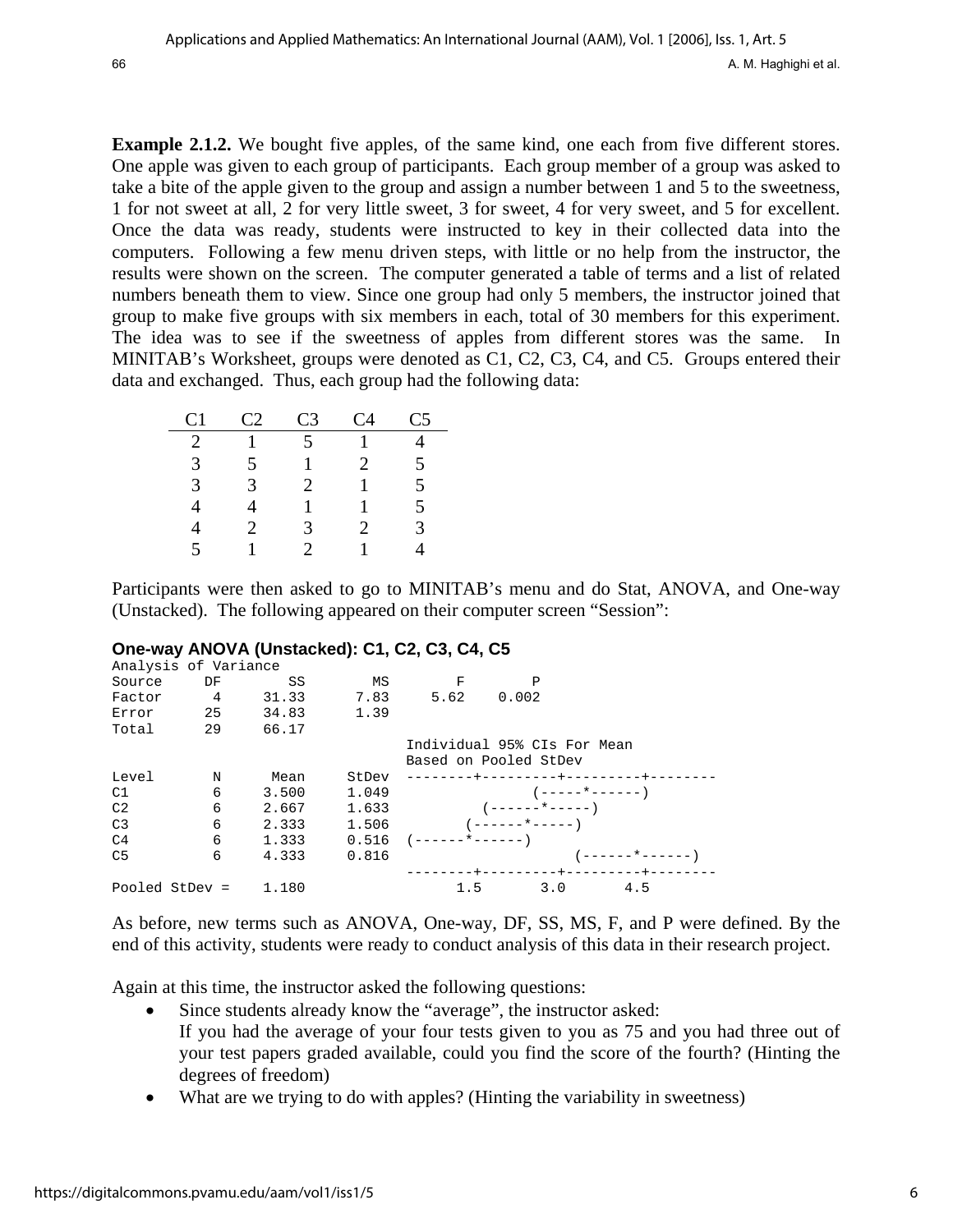- What are we doing with data? (Hinting the analysis of data)
- Could we average any group of numbers to find the average for that item? (Hinting the pooled standard deviation)
- How could we tell if there is a significant difference in sweetness of apples from different stores? (Hinting the *p*-value)

The instructor explained that since the *p*-value was very small, 0.002, the inference was that there was a highly significant difference in mean sweetness somewhere among the five groups. This was to show the students how to interpret some numbers and terms shown on the screen.

For further advanced discussion we could have continued the analysis to find out the location of the difference.

**Example 2.1.3.** This lesson was built upon example 2.1.2. In BP STAT (high school level) program, Example 2.1.2, we did not mention the formulas used for students. However, at PVAMU (college level) since students had a Calculus course, we did explain how the values of SS shown on the screen would have been obtained as follows:

$$
SS_{\text{among}} = \sum_{i=1}^{g} n_i (\overline{x}_{i.} - \overline{x})^2
$$
,  $SS_{\text{within}} = \sum_{i=1}^{g} \sum_{j=1}^{n_i} (x_{ij} - \overline{x}_{j.})^2$ ,  $Total = \sum_{i=1}^{g} \sum_{j=1}^{n_i} (x_{ij} - \overline{x})^2$ ,  $g = \text{number of groups}$ ,  $n = \text{total number of members}$ ,  $df = \text{degrees of freedom}$ 

| $\sum_{j=1}^{5} x_{1j} =$ | $T_{\rm 1}$ | $T_2$           | $T_3$          | $T_{4}$        | $T_5$          |        | $\sum_{j=1}^5 T_j = T$ |    | $T^2$                                     | $T^2/30$                                          |
|---------------------------|-------------|-----------------|----------------|----------------|----------------|--------|------------------------|----|-------------------------------------------|---------------------------------------------------|
|                           | 21          | 16              | 14             | 8              | 26             |        |                        | 85 | 7225                                      | 240.83                                            |
|                           | $T_1^2$     | $T_2^2$         | $T_3^2$        | $T_4^{\,2}$    | $T_5^2$        |        |                        |    |                                           | $\sum_{j=1}^{5} T_j^2$ $\sum_{j=1}^{5} T_j^2 / 6$ |
|                           | 441         | 256             | 196            | 64             | 676            |        |                        |    | 1633                                      | 272.17                                            |
|                           |             | C1 <sup>2</sup> | $C2^2$         | $C3^2$         | $C4^2$         | $C5^2$ | Total                  |    |                                           |                                                   |
|                           |             | $\overline{4}$  | $\mathbf{1}$   | 25             |                | 16     | 47                     |    |                                           |                                                   |
|                           |             | $\overline{9}$  | 25             | $\mathbf{1}$   | $\overline{4}$ | 25     | 64                     |    |                                           |                                                   |
|                           |             | 9               | 9              | $\overline{4}$ |                | 25     | 48                     |    |                                           |                                                   |
|                           |             | 16              | 16             | $\mathbf{1}$   |                | $25\,$ | 59                     |    |                                           |                                                   |
|                           |             | 16              | $\overline{4}$ | 9              | $\overline{4}$ | 9      | 42                     |    |                                           |                                                   |
|                           |             | 25              | $\mathbf{1}$   | $\overline{4}$ |                | 16     | 47                     |    |                                           |                                                   |
| Total                     |             | 79              | 56             | 44             | 12             | 116    | 307                    |    | $=\sum_{j=1}^{5}\sum_{j=1}^{6}x_{ij}^{2}$ |                                                   |

 $g = 5$ ,  $n = 30$ ,  $df = 30 - 1 = 29$ ,  $SS_{\text{among}} = 272.17 - 240.83 = 31.34$ ,  $SS_{\text{within}} = 307 - 272.17 = 34.83$ , Total = 66.17 (note a slight difference due to rounding)

| $\sim$   | ъ. | $\rightarrow$ | ъ. | __ |
|----------|----|---------------|----|----|
| ◡<br>- - |    | ر. ر. د.      |    |    |

The inference discussed in this case was as follows. By looking at the sweetness averages as 3.5, etc., one cannot tell, with high probability, that all apples from different stores are the same. However, since from the *F*-table with 4 and 25 degrees of freedom and 95% confidence interval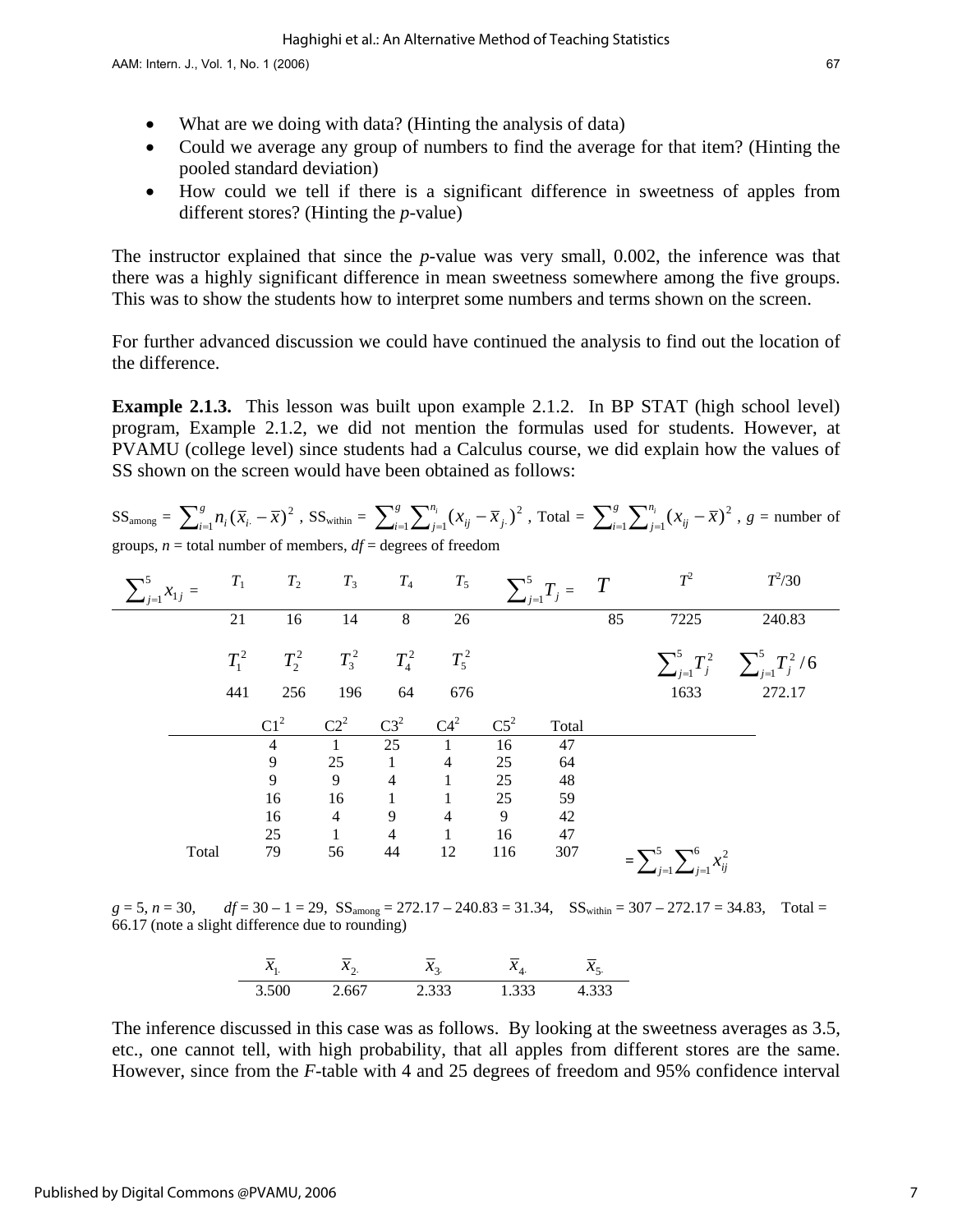the value of  $F_{0.95}(4, 25)$  is 2.76 and the fact that the *p*-value is 0.002, we conclude that there is a highly significant difference in mean sweetness somewhere among the five groups.

## **2.2 Research Component**

To complete the course, students are required to conduct a statistical research project. The statistical research project is an integral part of the method. The research, starts from an initial question and ends with written report. The project allows the students to practice using the statistical software that they have learned and to interpret results they obtain using the software.

This component plays an important role in students' participation in the process of learning. Students are seriously involved in practically every step of their research projects, nothing is provided in advance. Students conduct their research in groups. Each team will choose its topic, make questionnaire, revise the questionnaire to make it appropriate for statistical inference, collect data, analyze the data, interpret results, and write a final report. This hands-on activity requires students to develop skills in working independently and as a team member and thus prepare them for real world situations. Each group gains the ability to choose a topic for a statistical research project through an introductory guidance by the instructor in which he/she will provide a general idea about statistical research. The group will then work on finding a research project. The instructor must approve the topic.

In the BP STAT project, most groups had a tendency to select topics that only allowed the use of descriptive statistics. They did not look for causes, estimation of parameters, hypothesis testing or other things that would lead them toward inferential statistics. This may be due to the type of instructions students received within their first week. To direct them toward inferential statistics, the instructor guided them by asking questions based on the purposes of their proposals and made general comments on the subject matters. The instructor's questions and comments usually called for seeking relations between the factors, correlations and truth. Based on these comments, students revised their topics.

We suggest the following time line for implementation of the research part of the method. The first week (or its equivalent number of days) of instruction will be spent on exploring statistics by giving students many examples and computer-assisted exercises. The topic selections are due at the end of the first week. Immediately after approval of the topics, students are asked to design questionnaires for their projects. They go through the same process of approval as for the topics. Here the instructor helps students to build upon previously designed questionnaires, which are basically only survey types, and improve them to include questions leading to concepts such as correlation, causal relationship and hypothesis testing so that they will be appropriate for inferential analysis.

By the end of the fourth week, designs of questionnaires should be completed and groups submit progress reports including the topics, purposes, objectives, and questionnaires. Distribution of questionnaires and collection of data requires some instruction about types of sampling. At this point students are instructed to choose their sampling types based on their purpose and types and geographic location of populations. Instruction now completes its fifth week. The required time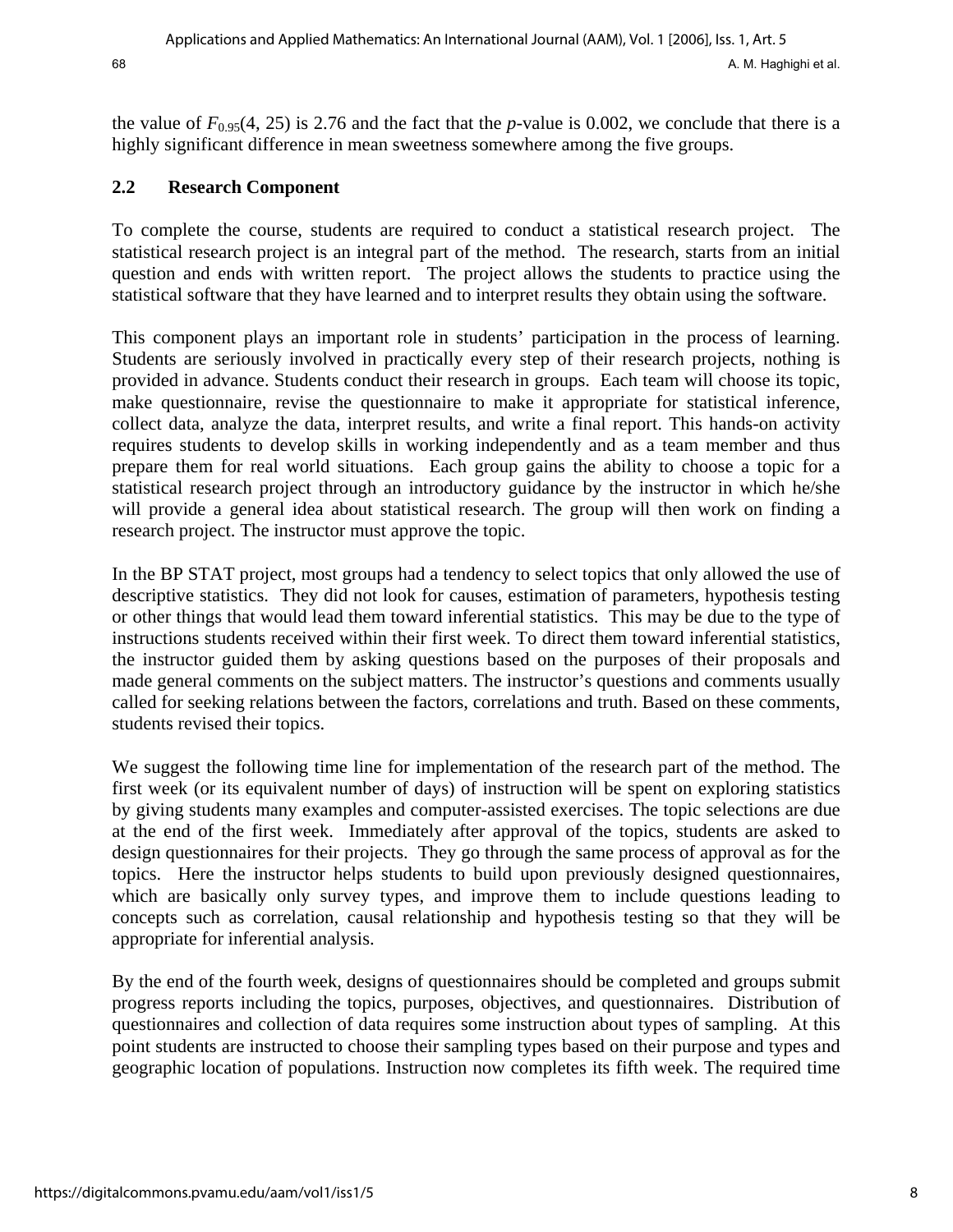for data collection will not be more than two weeks. It is done concurrently with other activities such as literature review.

The collected data will then be keyed into the computer and will be ready for analysis. During the process of analysis, students receive a great deal of assistance while they are using computer software such as Minitab. They are helped on how to do correlation analysis, ANOVA, and regression. All these are done via hands-on computer and using the menu options in the statistical software. This process takes about four weeks. Groups submit a weekly report on the progress of their analysis.

The final step in conducting the research is writing up the final report of the research. The report has the following format: Cover Sheet, Table of Contents, Abstract, Introduction (to include literature review, purpose and objectives), Methodology, Analysis, Conclusion, Discussion and References.

Note that all communications between the instructor and each group are dated and kept in a folder. The end result will be a portfolio consisting of everything from the beginning to the end and all dated. Groups are asked to submit their final projects on diskettes as well as on papers. Groups are required to present results of the researches.

#### **3. Theoretical Perspective**

In addition to the research component, the RT/HO method is comprised of three instructional principles: cooperative learning, reversing the Traditional order of instruction, and hands-on activities. We discuss the theoretical aspects of these principles below.

#### **3.1 Cooperative Learning**

In a study-team, students interacting with other members of the group will notice the possibility of arriving at a different conclusion. Reynolds et al. (1995) state that "These differences may give rise to conflict among the individuals in the group. Contradictions coming from others at a similar level of conceptual development serve to bring the cognitive differences into 'sharp focus', and thus lead to coordination that can resolve the conflict" (p. 20). In our experiences we observed that when students interact with one another, they can focus better and thus the in-class time is used very effectively. We also observed that some students may ask questions that the instructor cannot relate to, but other students see the relevance very well and can provide acceptable answer.

The cooperative learning component of the RT/HO method plays a major role in implementation of it in many ways including: data collection, data analysis, and decision-making. These interactions among group members lead them to heated discussion with one another and thus converting "cognitive differences" to "sharp focus" and then arriving at collective understanding.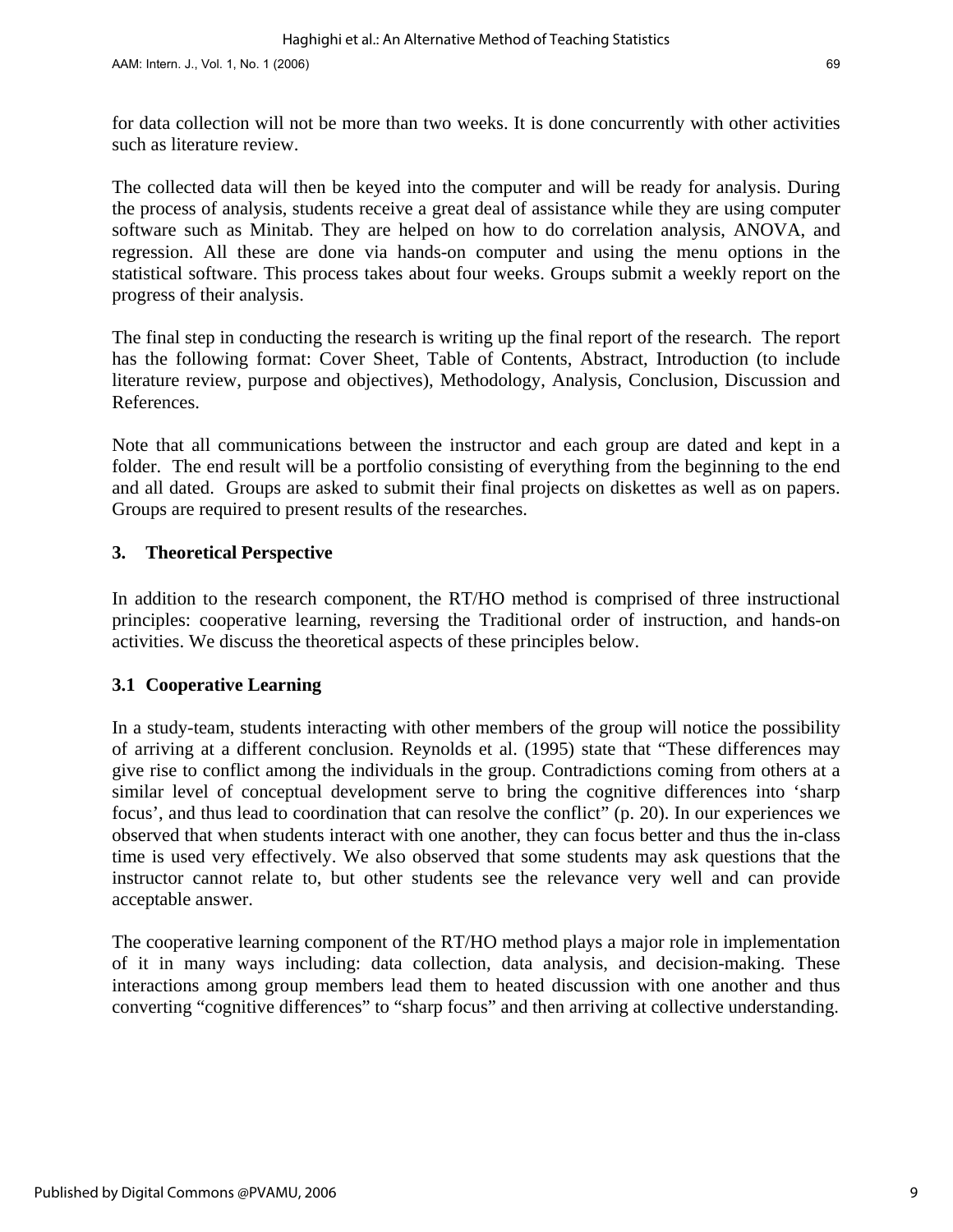#### **3.2 Hands-On Activities**

Conceptual understanding is the key to the learning of statistics and the ability to apply it properly in physical and social sciences. According to Hogg (1991), students will learn better if they find and generate their own data, formulate the hypothesis, design experiments and surveys, summarize data, and communicate findings with one another.

What engages students is real world statistical projects/examples that they can relate to. Just by throwing actual data into a text it will not do it. They can best relate to the data if they themselves originate the projects and go through the entire process of collecting data, analyzing data and inferring from the data. Hands-On activity is an important component of the RT/HO method. When students are involved in the process of conducting a project from the beginning they will more likely have scientific curiosity into the results because it is real to them. Snee (1993) puts this fact in sharp focus: "Collection and analysis of data is at the heart of statistical thinking, data collection promotes learning by experience and connects the learning process to reality" (p. 152).

#### **3.3 Reverse-Traditional**

Thinking mathematically (statistically) involves looking for connections and making connections builds mathematical (statistical) understanding. Without connections students must learn and remember too many isolated concepts and skills (NCTM Principles and Standards, 2000). Gathering, representing, and analyzing data can develop insight into other statistical and mathematical concepts. The RT/HO method is conducive to seeing the statistical terms in a related context .The "Reverse-Traditional" aspect of the RT/HO method provides a unique opportunity for students to see statistical terms as a coherent whole as opposed to isolated and not related concepts. We observed in example 2.1, since statistical terms and concepts are offered to students in a package, and the answers were on the screen to see, the instructor could guide students to make educated guesses. These mini conjectures which were prompted by the instructor's guidance and availability of answers on their computer screen, help students look at them in a holistic manner. In that example students were encouraged to compare the terms *mean, mode*, and *median* to argue which would better represent the height of the class if they were to choose only one. Later on they see how *mean* will give rise to other measures such as *standard deviation*.

#### **4. Assessment**

The Traditional evaluation of students' performance entails in-class-written tests and an occasionally oral presentation. This evaluation does not reflect many aspects of students' improvement in aspects of performance which is not easy to quantify such as attitude, higher order thinking skills, and problem solving (Franklin 2000). In an effort to address these difficulties and avoid controversial issues concerning grading, we expanded our evaluating apparatus to include: statistical thinking, attitude, cooperation, problem solving using computer statistical software to generate and analyze data, and ingenuity in topic selection appropriate for research as well as the process of developing statistical research from the beginning to the end rather than considering only the resulting report.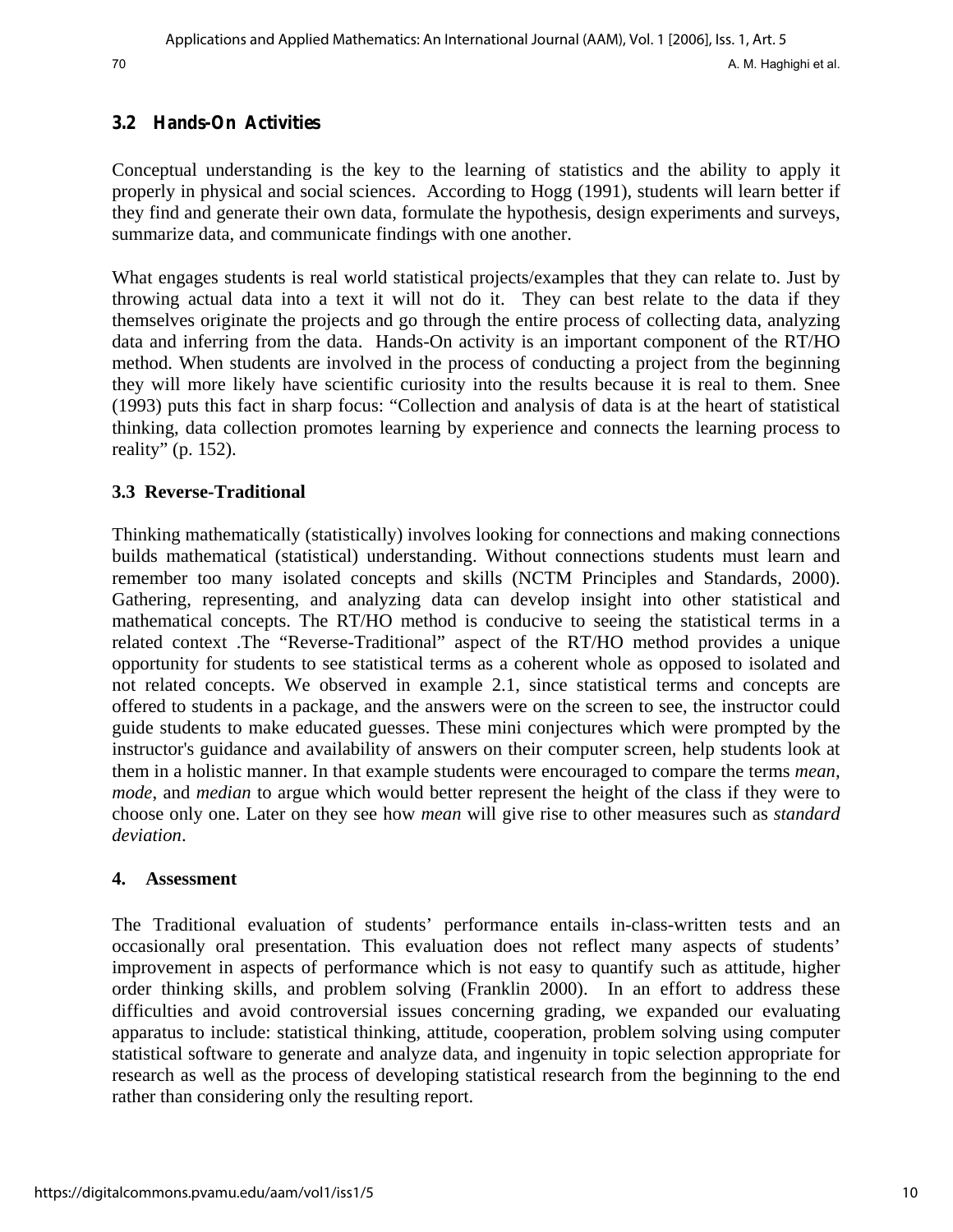Since students work in groups and complete computer based activities, oral communication among them is very natural. This dialogue is a good opportunity for the instructor to walk around and listen to students' conversations. This valuable dialogue, i.e., informal discussion, prepares students for the final presentation of their research paper that is worth 10% of the total grade. The remainder of the grade is distributed as follows: quizzes 10%, two tests and a final exam (counting twice as much as a test) 40%, research paper 30%, and homework assignments 10%. Tests are a combination of traditional questions and questions that have to do with computer software being used.

To assess the BP STAT students' learning we collected a variety of formal and informal information. Since all activities were carried out in the groups, evaluations were conducted in groups as well as individually. Here are some examples of quizzes given to the BP STAT participants.

**Example 4.1.** The following appeared on the MINITAB's Session (above the Worksheet):

| Variable | N | Mean        |               | Median Tr Mean                  | StDev SE Mean |
|----------|---|-------------|---------------|---------------------------------|---------------|
| C1       |   |             |               | 5 2.600 3.000 2.600 1.140 0.510 |               |
| Variable |   |             | Min Max 01 03 |                                 |               |
| C1       |   | 1.000 4.000 |               | 1.500 3.500                     |               |

In 5 minutes, your group should explain what percent of data was between 1.5 and 3.5.

**Example 4.2.** Consider the following highway miles per gallon for 19 selected mini-compact, sub-compact, and compact cars [U.S. Department of Energy and U.S. Environmental Protection Agency, 1991 Gas Mileage Guide and 1991 Fuel Economy Guide Addendum]: 26, 46, 36, 31, 28, 28, 27, 38, 42, 36, 37, 33, 23, 29, 37, 34, 29, 40, 28. Your group should use Minitab to construct a stem and leaf display for the data in 5 minutes.

**Example 4.3.** What sequential keys would you use to get a box plot? (Individual quiz)

**Example 4.4.** If correlation coefficient is around 0.3, how do you interpret the relationship between the variables?

**Example 4.5.** Suppose MINITAB has generated the equation  $y = 0.34 - 0.002 x$ . What dose this equation tell? Interpret numbers involved in this equation.

**Example 4.6.** If in a testing of differences of means from different populations, the *p*-value is 0.001, how would you decide on accepting or rejecting the hypothesis?

#### **5. Results of Implementing the Method**

## **5.1 BP STAT, Testing the Method for Learning Only**

In both years of BP STAT, there were more participants from the rural parts of South Carolina than urban. Most of the participants were eleventh graders with more than 95 percent having GPA's of above 3.0 on a scale of 4 points. There was no significant difference between the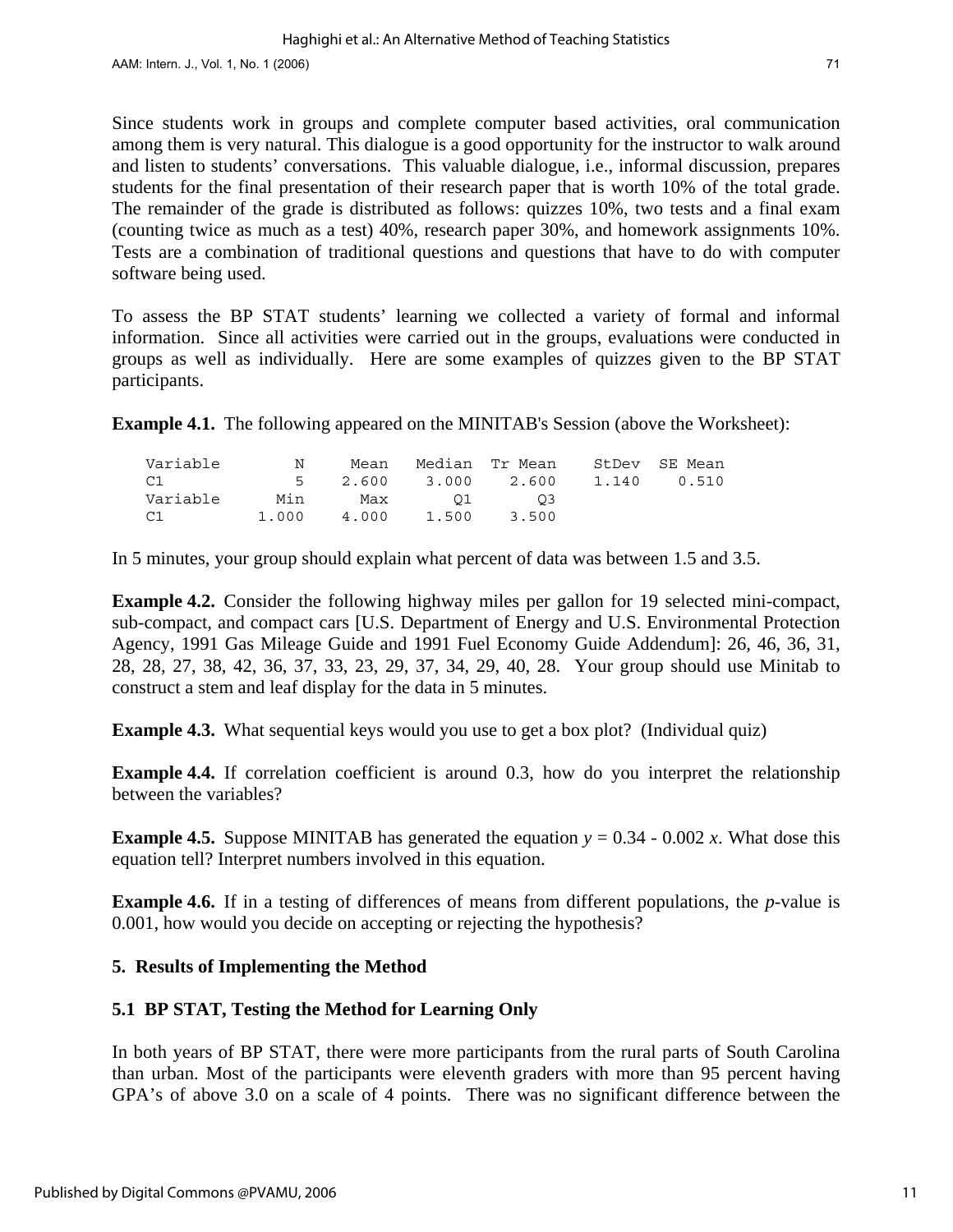number of males and females in the program. Participants had at least one year of algebra and more than half two years or more. They were somewhat familiar with Internet, Wordprocessing and computer games at the time they attended the program.

Only RT/HO method was used in the program. In brief, the analysis shows that both females and males learned equally well. The mean posttest grades for the males and female were 60.8% and 62.9%, respectively, with the coefficient of variations of 22% and 18%, respectively. Those from rural area did much better on the posttest than from urban area. The average posttest grade for students from rural schools was 63.2% with a coefficient of variation of 17% while the average posttest grade for students from urban schools was 58.4% with a coefficient of variation of 27%.

The number of mathematics courses taken and the student's academic performance in the program were strongly correlated with the correlation coefficient of 0.834. The average posttest scores of those with one year of high school mathematics, 59.4%, increased to 83.5% for students with 4 years of mathematics.

Judging from the average final test scores of all students for both pretest and posttest and both years 1997 and 1998, the participants scored substantially higher on average on the posttest than on the pretest. In 1997, improvement was from 18.07% on pretest to 64.45% on posttest, while in 1998 it was from 34.20% to 64.44%. To formally test the difference in pre- and post- test scores, a *t-test* on the paired differences, post - pre, by students was performed for each year 1997 and 1998, using MINITAB. The *t*- and *p*- values for 1997 were 20.56 and 0.00, respectively, and for 1998, they were 17.59 and 0.00, respectively. The *p*-value of 0.00 for each year shows a significant statistical evidence that the difference in means is greater than zero. Since a positive difference in this setting means a higher score on the posttest than the pretest, we take this to mean that there is a significant improvement in test scores on the posttest over the pretest (i.e. the students learned a great deal) in each year.

## **5.2 PVAMU Statistics Classes for Comparison of the RT/HO Method with the Traditional**

At PVAMU two sections of Math 3023, Probability and Statistics, were offered during the fall of 2003 and spring of 2004. The same instructor taught both sections and covered the same topics with the same textbook and used the same tests. Average enrollment for each section was 32.

In the Traditional method section, the class involved: definition of terms, examples and discussions. Homework problems were then assigned covering several sections of a chapter. On the other hand, the RT/HO method section was data driven. Students collected data on some attributes such as gender, height, age, systolic blood pressure, their academic classification and so forth. Students then entered data into a Minitab Worksheet for analysis. The terms accompanying the output were then defined.

Students using the RT/HO method answered questions by describing data either by providing summary values or by using histogram, stem-leaf, digidot plots, pie charts, bar charts, Pareto charts, box-and-whisker displays and tallying data for categorical variables. They also answered questions to some problems by simulating data for some common distributions such as Bernoulli,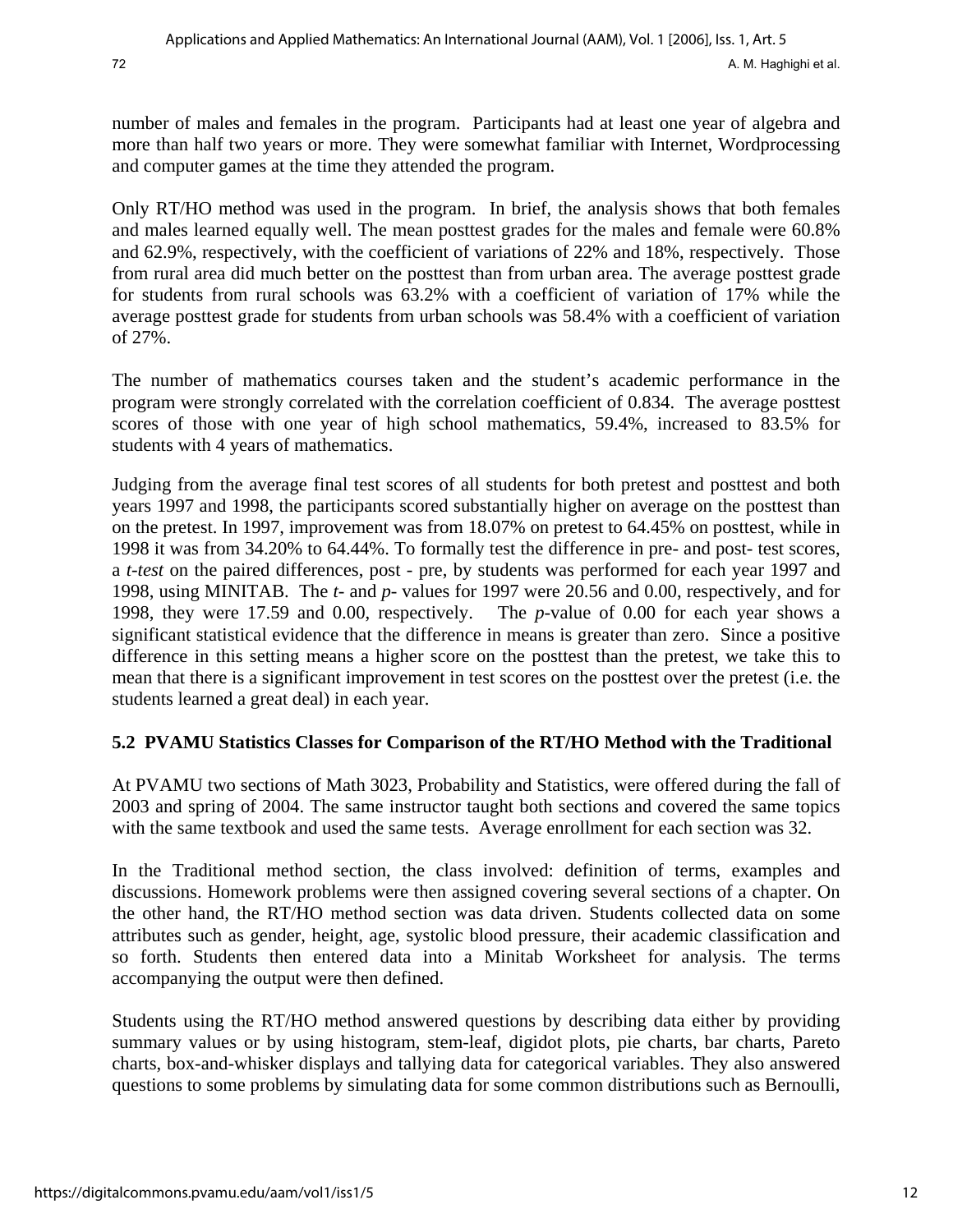binomial, Poisson, discrete uniform, continuous uniform, normal, gamma, Weibull, Lognormal, and exponential.

Some students using the Traditional method had a hard time understanding the *p*-value approach to hypothesis testing concerning a population parameter, assessing the utility of the model in regression analysis. Students using the RT/HO method continually learned from their peers through group discussions of definitions, concepts and homework assignments.

Students acknowledged learning a great deal from the presentations of research papers which covered topics such as multiple regression, two-way analysis of variance, nonlinear regression (intrinsically linear model), and analysis of contingency tables. Here is the list of projects of the five groups in the fall semester:

*Group* 1's project was on a two-factor factorial design. Detail of this project is in the Appendix.

*Group* 2 used data from their experiment. Their problem was to find a model that can be used to predict the percentage of properly sealed/wrapped packages of a product from plate temperature and plate clearance. They also assessed the utility of the model they decided to use by performing residual analysis, and checking the validity of assumptions of the model.

*Group* 3's objective was to determine if there is a relationship between the distance a golf ball travels and the brand of ball and whether this distance also depended on the type of club used to hit the ball. They used a two-factor factorial design to answer their questions.

*Group* 4's objective was to determine if drying time can be predicted from the amount of a certain chemical used in a process. Initially, they thought this problem would be solved by applying a simple linear regression model. On plotting the data and analyzing residuals, they discovered that the data followed an exponential distribution,  $y = \beta_0 \cdot e^{-\beta_1 \cdot x}$ . They transformed the data and regressed the logarithm of the outcome variable (drying time) with the predictor (amount of chemical used). A plot of residuals and ANOVA table showed this model provided a good fit.

*Group* 5's research project involved testing for independence between two categorical variables: passing car emissions test and type of inspection station.

## **5.2.1 Analysis of Data**

The objective is to determine if there is a relationship between success in the course and method of teaching (Traditional versus RT/HO). Logistic regression is a method used to predict a categorical outcome from a set of independent variables that are not all continuous. Traditionally, discriminant function analysis has been utilized for this purpose, but is not appropriate because the assumption of multivariate normality is not satisfied when some of the predictors are categorical. Discriminant function analysis may also yield predicted probabilities that are less than zero or greater than one. Basic concept of this model can be found in Rosner (1998) or Gujarati (1995), for example.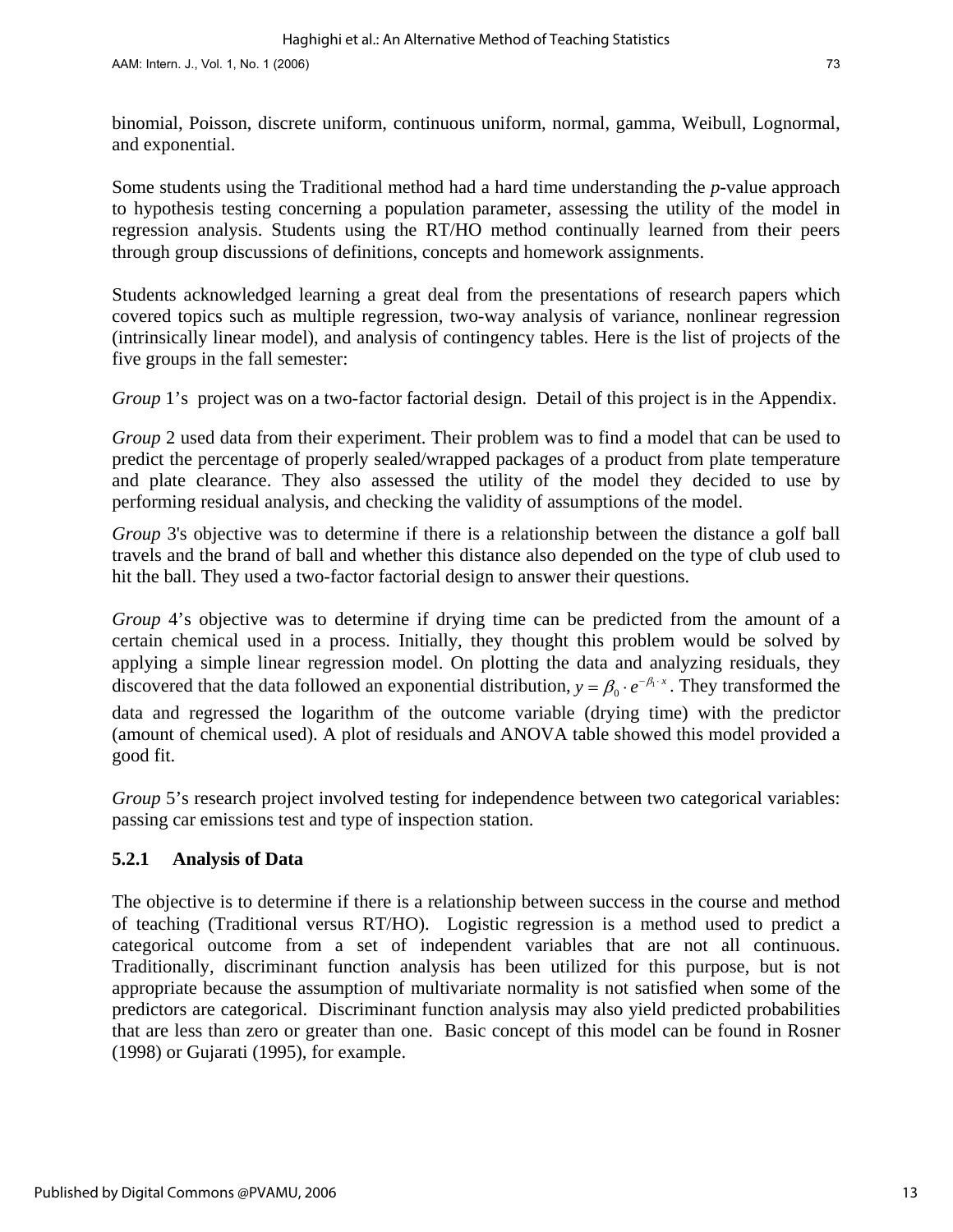If *p* denotes the probability of academic success, then  $1 - p$  is the probability of not academic success. Thus,  $p/(1-p)$  is the odds ratio in favor of the academic success. It is known that logit, the (natural) log of the odds ratio, is linear in the variable and in the parameter, i.e.,  $\ln\left(\frac{P}{1-p}\right) = \beta_0 + \beta_1$  $\left[\frac{p}{\rho}\right] = \beta_0 + \beta_1 X$  $\left(\frac{p}{1-p}\right) = \beta_0 + \beta_1$  $\left(\frac{P}{1-p}\right) = \beta_0 + \beta_1 X$ , where *X* is a dichotomous independent variable that takes values 1 and 0, depending uponenrollment in the RT/HO or traditional sectin, respectively. Note that the difference of log-odds for 1 and 0 is  $\beta_1$ . That is,  $\ln(\text{odds}_1) - \ln(\text{odds}_0) = \ln \left| \frac{\text{odds}_1}{\text{odds}_1} \right|$ 0  $\ln(\text{odds}_{1}) - \ln(\text{odds}_{0}) = \ln\left(\frac{\text{odds}}{1.5}\right)$  $-\ln(\text{odds}_{0}) = \ln\left(\frac{\text{odds}_{1}}{\text{odds}_{0}}\right) = \beta_{1}$ . See Neter, et al. (1996, p. 577), for example, for more detail. Thus, the interpretation of  $\beta_1$ , the slope, in our case is that it measures the change in the log-odds for a unit change of *X*. We expected the

logit of success for a student to be greater than 1. Of, course, 1 would mean there is no difference in the methods. Thus, the estimated probability of success is  $\hat{p} = \frac{e^{p_0 + p_1 \Delta}}{1 + e^{p_0 + p_1 \Delta}}$ *X X*  $\hat{p} = \frac{e}{\sqrt{p}}$ *e*  $\beta_0 + \beta_1$  $\beta_0 + \beta_1$ +  $= \frac{e}{1 + e^{\beta_0 + \beta_1 X}}$ .

Our variables (in this case) predictors, are sections of the course. Sections 1 (Traditional) and 2 (RT/HO) are coded 0 and 1, respectively. We have chosen our outcome variable as "academic success" and define it as the final score in the course. Based on our belief that the RT/HO method should increase the number of students passing the course, we consider the academic success as the average course score between 75 and 90, inclusive. Thus, we denote by 0 (not academic success) and 1 (academic success) scores less than and greater than or equal to 75, respectively.

It is worth noting that if we lower the cutoff line for the definition of academic success to a point that almost everyone succeed, score of 60, for instance, or so high that almost no one succeeds, score of 99, for instance, then log odds model will not work because  $p/(1 - p)$  will be either infinity or zero and the logit becomes meaningless. In such circumstances, maximum likelihood models are used. However, due to its complexity, we avoid those extreme cases.

Using Minitab (a statistical computer software), applying binary logistic regression (success versus section), the Link Function and Logistic Regression Table are as follows:

| <b>Link Function: Logit</b> |             |                |       |         |            |                |
|-----------------------------|-------------|----------------|-------|---------|------------|----------------|
| Response Information        |             |                |       |         |            |                |
| Variable                    | Value       |                | Count |         |            |                |
| Acad. Success               |             |                | 116   | (Event) |            |                |
|                             | $\Omega$    |                | 17    |         |            |                |
|                             | Total       |                | 133   |         |            |                |
| Logistic Regression Table   |             |                |       |         |            |                |
| Predictor                   | Coefficient | <b>SE</b> Coef | Z     | P       | Odds Ratio | 95% CI         |
| Constant                    | 1.2730      | 0.3024         | 4.21  | 0.000   |            |                |
| Section                     | 1.8181      | 0.6633         | 2.74  | 0.006   | 6.16       | $1.68 - 22.60$ |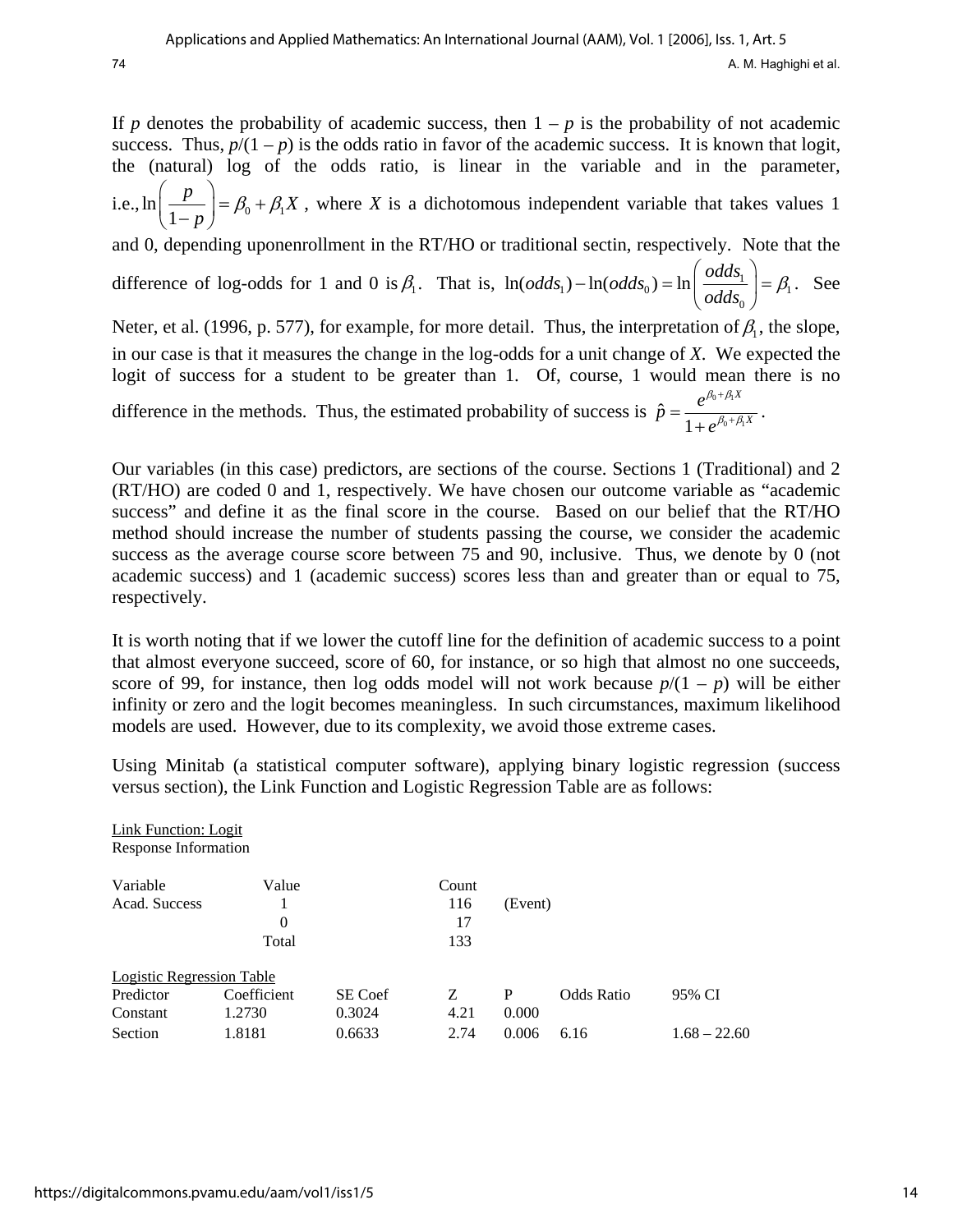AAM: Intern. J., Vol. 1, No. 1 (2006) 75

Thus, the estimated 
$$
\ln\left(\frac{p}{1-p}\right) = 1.2730 + 1.8181 X
$$
, where  $X = 0$  for Traditional method and 1 for

RT/HO method. Hence, ln(*odds*  $_{0}) = \ln \left( \frac{1}{1} \right)$ *p*  $\left(\frac{p}{1-p}\right)$  = 1.2730 + 1.8181(0) = 1.2730 and ln(*odds*<sub>1</sub>) =  $= 1.2730$ 

ln 1 *p*  $\left(\frac{p}{1-p}\right)$  = 1.2730 + 1.8181(1) = 3.0911. Therefore,  $\beta_1$  = 1.8181 and the estimated ratio of the

odds is  $\widehat{OR} = \frac{odds_1}{odds_0} = e^{\beta_1} = e^{1.8181} = 6.16$ , as is given in the Logistic Regression Table above. This  $= e^{\beta_1} = e^{1.8181} = 6.16$ , as is given

relation expresses the odds in favor of academic success divided by odds in favor of not academic success. That means, students taught by the RT/HO method are six times more likely to succeed in this course than those taught by the Traditional method.

A 95% confidence interval for the true odds ratio from the Logistic Regression Table above is (1.68, 22.60) and since it does not include 1, students taught using the RT/HO method are more likely to succeed, in fact six times more, in this course than those taught by the Traditional method.

It should be noted that analysis showed that class attendance had no significant difference in the teaching method applied.

**Remark:** If we change the cutoff point to 80, then the Response Information and Logistic Regression Table will be as follows:

| Link Function: Logit             |             |          |         |         |                   |              |
|----------------------------------|-------------|----------|---------|---------|-------------------|--------------|
| Response Information:            |             |          |         |         |                   |              |
| Variable                         | Value       |          | Count   |         |                   |              |
| Acad. Success                    |             |          | 92      | (Event) |                   |              |
|                                  | 0           |          | 41      |         |                   |              |
|                                  | Total       |          | 133     |         |                   |              |
| <b>Logistic Regression Table</b> |             |          |         |         |                   |              |
| Predictor                        | Coefficient | SE Coef. | Ζ       | P       | <b>Odds Ratio</b> | 95% CI       |
| Constant                         | $-0.5220$   | 0.5868   | $-0.89$ | 0.374   |                   |              |
| Section                          | 0.9014      | 0.3872   | 2.33    | 0.02    | 2.46              | (1.15, 5.26) |

The *p*-value of 0.02 indicates that if the experience is repeated many times under same conditions, only 2 percent of the times we will observe a statistic as large as 2.33 or larger if the slope,  $\beta_1$ , is zero (methods of instruction are equivalent). Since this is a rare event, we conclude that the slope is sufficiently greater than zero. Thus, 'section' or method of instruction is a significant predictor of the log-odds of success.

The odds ratio for of 2.46 indicates that students taught by the RT/HO Method are about two and half times more likely to succeed in this course than those taught by the Traditional Method. A 95% confidence interval (1.15, 5.26) does not include 1 confirm the result.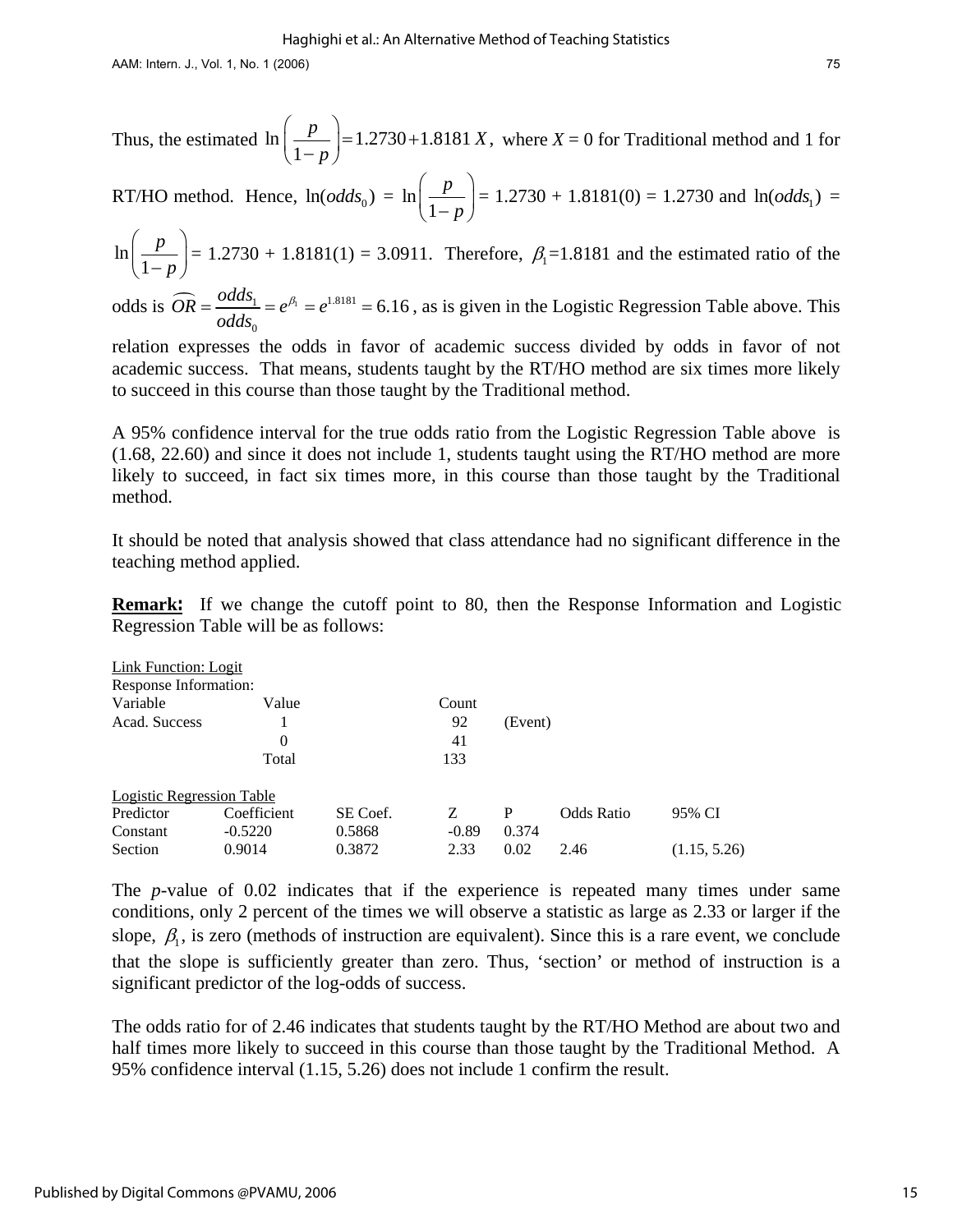Notice the decrease of the ratio comparing with the cutoff point of 75. That is, even when we raise the academic success bar, we still have a ratio of 2.5 to 1 in favor of success.

#### **6. Discussion/Conclusion**

Having observed the students' enthusiasm, curiosity, and astuteness toward working and completing their projects, we came to the conclusion that they have developed a real value for statistical analysis, by observing the emergence of non-trivial information. After original implementation of the method in 1996 and 1997 with high school students, the RT/HO method was used several times in subsequent years at college level introductory statistics course. At both high school and college levels, students demonstrated high level of interest and excitement in conducting research projects. In fall of 2003 the method was used by a faculty member different at Prairie View A&M University, Prairie View, Texas, different from the one in South Carolina in 1996 and 1997. At both the high school and college levels, we observed students' attitude and improvement towards developing an appreciation for statistical analysis. Moreover, we observed that students in RT/HO class demonstrated better understanding of statistical concepts and the write-up and the presentation of their projects were particularly helpful in their understanding of inferential analysis. We conclude that when students develop a project from selection of the topic, participate in the process of data collection, and learn statistical concepts parallel to their needs, they will develop a genuine interest in the subject and are capable of performing meaningful research on their own.

The students' maturity at college level did not make it any easier when it came to topic selection, developing a questionnaire, and distinguishing between descriptive statistics (survey) and inferential analysis. Results of the statistical analysis on the success of students are phenomenon. These observations suggest that statistics education should and can be a part of all students' curriculum at least as early as the beginning of high school.

We would like to expand the scope of the RT/HO method to more advanced courses in statistics as well as some mathematics courses. Attempts are being made toward those directions and we are very hopeful to see the results soon.

## **References**

Allitt, Patrick, *Professor, Stop Your Microchips*, Chronicle of Higher Education, June 24 (2005).

- Cangelosi, S. J. *Teaching Mathematics in Secondary and Middle School, Upper Saddle River*, New Jersey: Prentice Hall, (2003).
- Cobb, G. *[Reconsidering Statistics Education: A National Science Foundation Conference,](http://www.amstat.org/publications/jse/v1n1/cobb.html)*  Journal of Statistics Education [Online], 1(1) (1993).

[\(www.amstat.org/publications/jse/v1n1/cobb.html](http://www.amstat.org/publications/jse/v1n1/cobb.html))

 Davidson, *N. The Small-Group Discovery Method in Secondary- and College-level Mathematics*, *Cooperative Learning in Mathematics: A Handbook for Teachers,* Menlo Park, California: Addison Wesley Publishing Company (1990).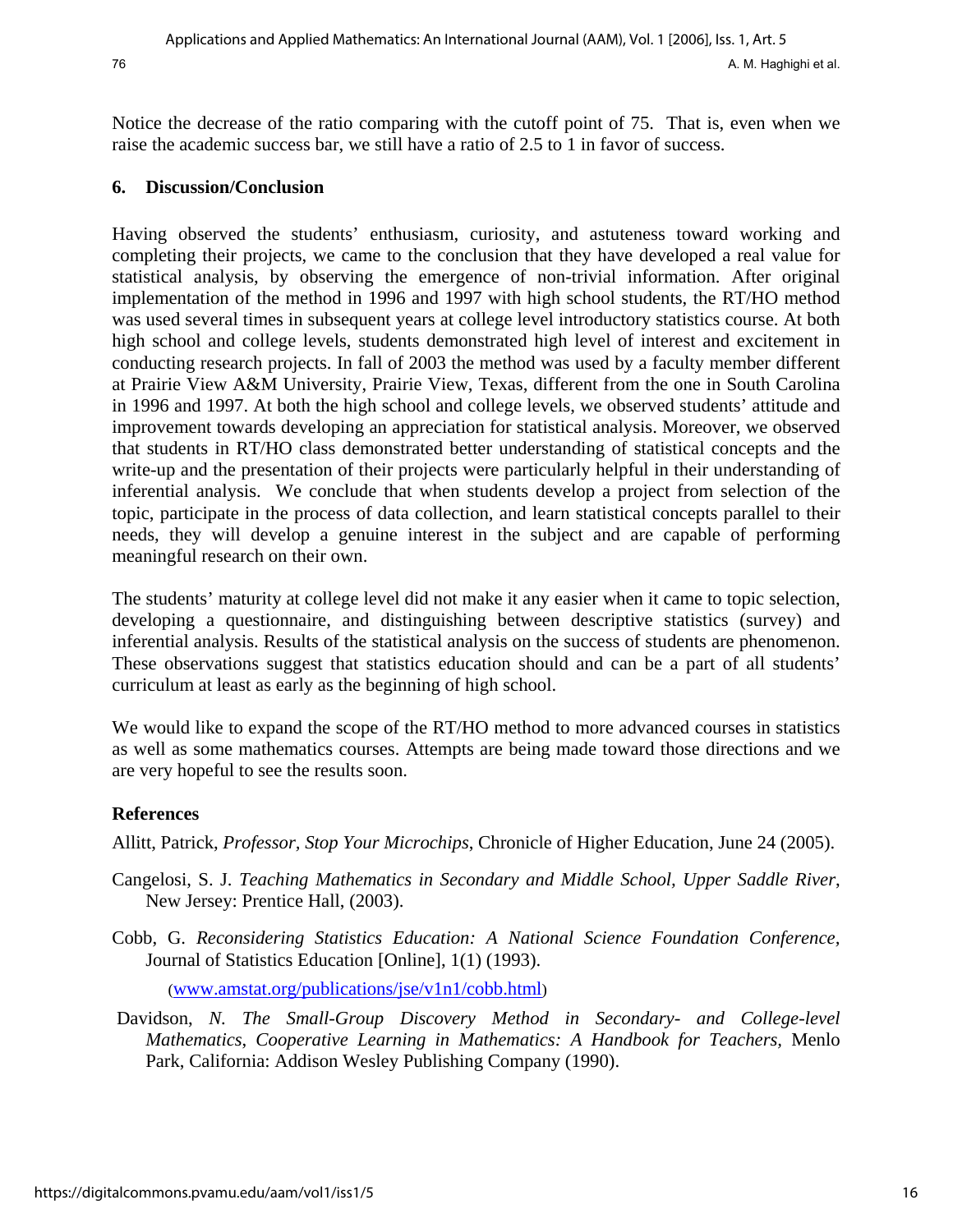- Franklin, J. "Assessing Assessment: Are Alternative Methods Making the Grade?" *Curriculum Update*, Association for Supervision and Curriculum Development, Spring (2002).
- Garfield, J. [" Teaching Statistics Using Small-Group Cooperative Learning,"](http://www.amstat.org/publications/jse/v1n1/garfield.html) *Journal of Statistics Education* [Online], 1(1) (1993).

[\(www.amstat.org/publications/jse/v1n1/garfield.html\)](http://www.amstat.org/publications/jse/v1n1/garfield.html)

- Goodsell, A. Maher, M., and Tinto, V., *Collaborative Learning: A Sourcebook for Higher Education*, University Park, PA: National Center on Postsecondary Teaching, Learning and Assessment (1992).
- Gujarati, Damodar N. *Basic Econometrics, third edition*, McGraw-Hill, Inc (1995).
- Hahn, G., and Hoerl, R. "*Key Challenges for Statisticians in Business and Industry," (with discussion*), Technometrics, 40,19 213 (1998).
- Hogg, R.V. "*Statistical Education: Improvements Are Badly Needed*," The American Statistician, 45(4), 342-343 (1991).
- Hogg, R. V. "*Towards Lean and Lively Courses in Statistics*," in *Statistics for the Twenty-First Century*, MAA Notes Number 26, eds. F. Gordon and S. Gordon, Washington D.C.: The Mathematics Association of America, 3-13 (1992).
- Keeler, C. M., and Steinhorst, R. K. *["Using Small Groups to Promote Active Learning in the](http://www.amstat.org/publications/jse/v3n2/Keeler.html)  [Introductory Statistics Course: A Report from the Field,"](http://www.amstat.org/publications/jse/v3n2/Keeler.html)* Journal of Statistics Education [Online], 3(2) (1995). [\(www.amstat.org/publications/jse/v3n2/Keeler.html\)](http://www.amstat.org/publications/jse/v3n2/Keeler.html)
- Keeler, C., and Steinhorst, K. "*A New Approach to Learning Probability in the First Statistics Course,*" Journal of Statistics Education [OnLine], 9 (3) (2001).

([www.amstat.org/publication/jse/v9n3/keeler.html](http://www.amstat.org/publication/jse/v9n3/keeler.html))

- Moore, S. David. "*Teaching Statistics as a Respectable Subject*," in Statistics for the Twenty-First Century, MAA Notes Number 26, eds. F. Gorden and S. Gorden, Washington D.C.: The Mathematics Association of America, 14-25 (1992).
- Moore, D. S., Cobb, G., Garfield, J., and Meeker, W. Q. "*Statistics Education F in de Siecle*," The American Statistician, 49(3), 250-260 (1995).
- National Council of Teachers of Mathematics, Principles and Standards for School Mathematics, Reston, VA: Author (2000).
- Neter, John, Michael H. Kunter, Christopher J. Nachtsheim, and William Wasserman. *Applied Linear Statistical Models*, fourth edition, IRWIN publishing Co. (1996).
- Reynolds, B. E., Hagelgans, N. L., Schwingendorf, K. E., Vidakovic, D., Dubinsky, D.,Shahin M., and Wimbish, Jr., G. J., editors. *A practical Guide to Cooperative Learning in*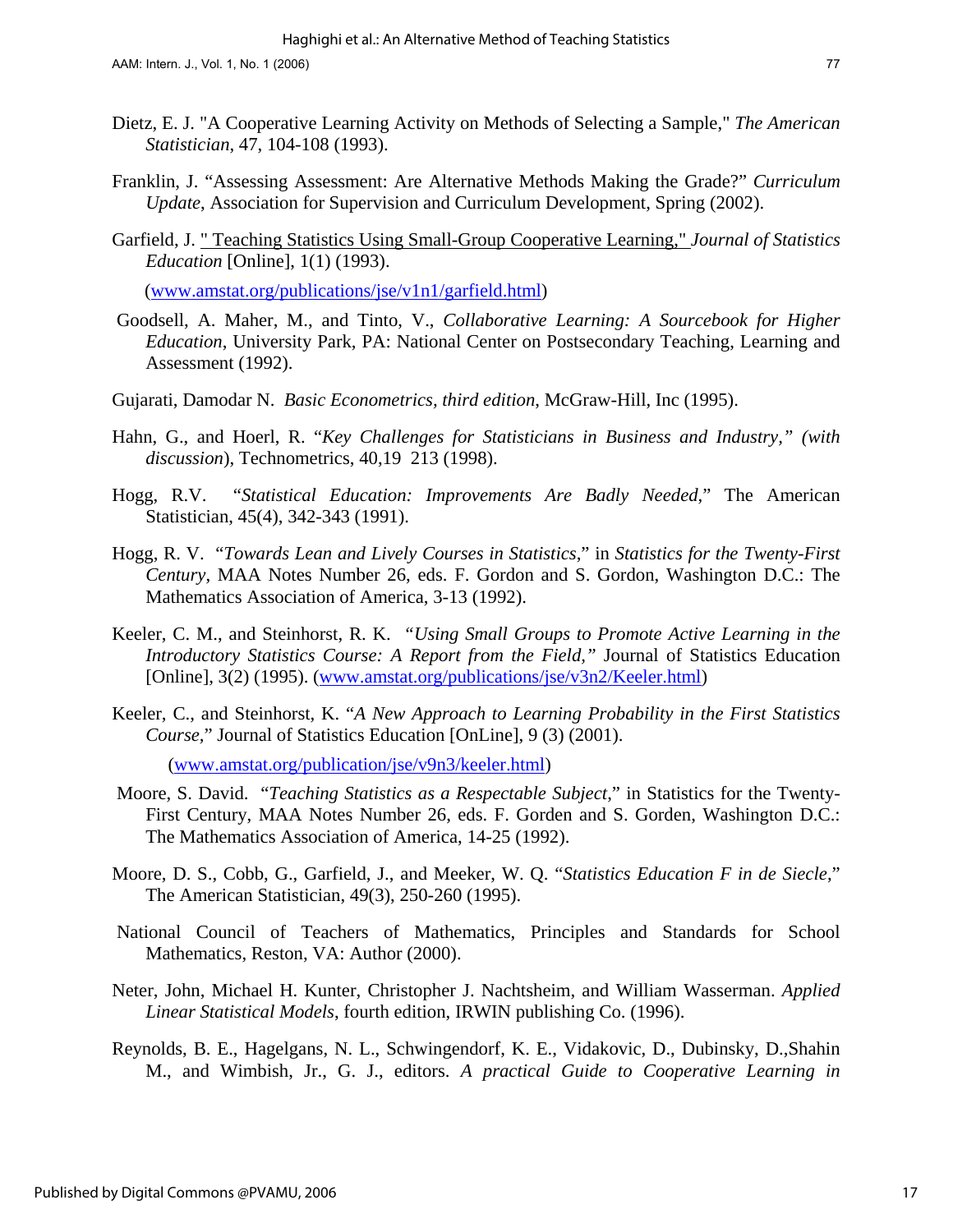78 **A. M. Haghighi et al.** 

*Collegiate Mathematics,* MAA Notes Number 37, Washington D.C.: The American Mathematical Society (1995).

- Scheaffer, Gnanadesikan Watkins, & Witmer. *Activity-Based Statistics*, Springer-Velag Publishing Co. (1996).
- Snee, R. "What's Missing in Statistical Education?'", *The American Statistician*, 47(2), 149-154 (1993).
- Steinhorst, R. K., and Keeler, C. W. "*Developing Materials for Introductory Statistics Courses from Conceptual, Active Learning Viewpoint,*" Journal of Statistics Education [Online], 3(3) (1995). ([www.amstat.org/publications/jse/v3n3/Steinhorst.html\)](http://www.amstat.org/publications/jse/v3n3/Steinhorst.html)
- Watts, D. G. "*Why Is Introductory Statistics Difficult to Learn? And What Can We Do to Make It Easier?*," The American Statistician, 45(4), 290-291 (1991).

## **Appendix**

As described, research is an integral part of the RT/HO method. Here is a detailed example of students' research.

Group 1: Project on a Two-Factor Factorial Design

Members of the group: Eugene Bacon, Ebony Hawkins, Noah Rattler, Chris Berry, Brian Shiloh, and Anthony Johnson

ABSTRACT: A two-factorial design involves analyzing the interaction effect, and the main effects, depending on the outcome of the analysis of the interaction effect.

PROBLEM STATEMENT: The chemical element antimony is sometimes added to the tin-lead solder to replace the more expensive tin and reduce the cost of soldering. An experiment was conducted to determine the effect of antimony on the tin-lead solder joint (Journal of materials Science, May 1986). Tin-lead solder specimens were prepared using one of four possible methods: water-quenched, WQ; oil-quenched, OQ; air-blown, AB; and furnace-cooled, FC and with four possible amounts of antimony: 0%, 3%, 5%, and 10% added to the composition.

| DATA, COOLITYO MILITIOD, TYOTE, Data Represent shear such giv (1911 a) |                  |                  |                  |                  |  |  |  |  |  |
|------------------------------------------------------------------------|------------------|------------------|------------------|------------------|--|--|--|--|--|
| % ANTIMONY                                                             | <b>WO</b>        | OO               | AB               | FC               |  |  |  |  |  |
|                                                                        | 17.7, 19.5, 18.3 | 20.0, 24.3, 21.9 | 18.3, 19.8, 22.9 | 19.4, 19.8, 22.9 |  |  |  |  |  |
|                                                                        | 18.6, 19.5, 19.0 | 20.0, 20.9, 20.4 | 21.7, 22.9.22.1  | 19.0, 20.9, 19.9 |  |  |  |  |  |
|                                                                        | 22.3. 19.5. 20.5 | 20.9, 22.9, 20.6 | 22.9, 19.7, 21.6 | 19.6, 16.4, 20.5 |  |  |  |  |  |
| 10                                                                     | 15.2, 17.1, 16.6 | 16.4, 19.0, 18.1 | 15.8, 17.3, 17.1 | 16.4, 17.6, 17.6 |  |  |  |  |  |

## DATA: COOLING METHOD. NOTE: Data represent shear strength (MPa)

Data source: Tomlinson, W.J., and Cooper, G.A. "Fracture Mechanism of Brass/Sn-Pb-Sb Solder Joints and the Effect of Production Variables on the Joint Strength." Journal of Materials Science, Vol. 21, No. 5, May 1986, p. 1731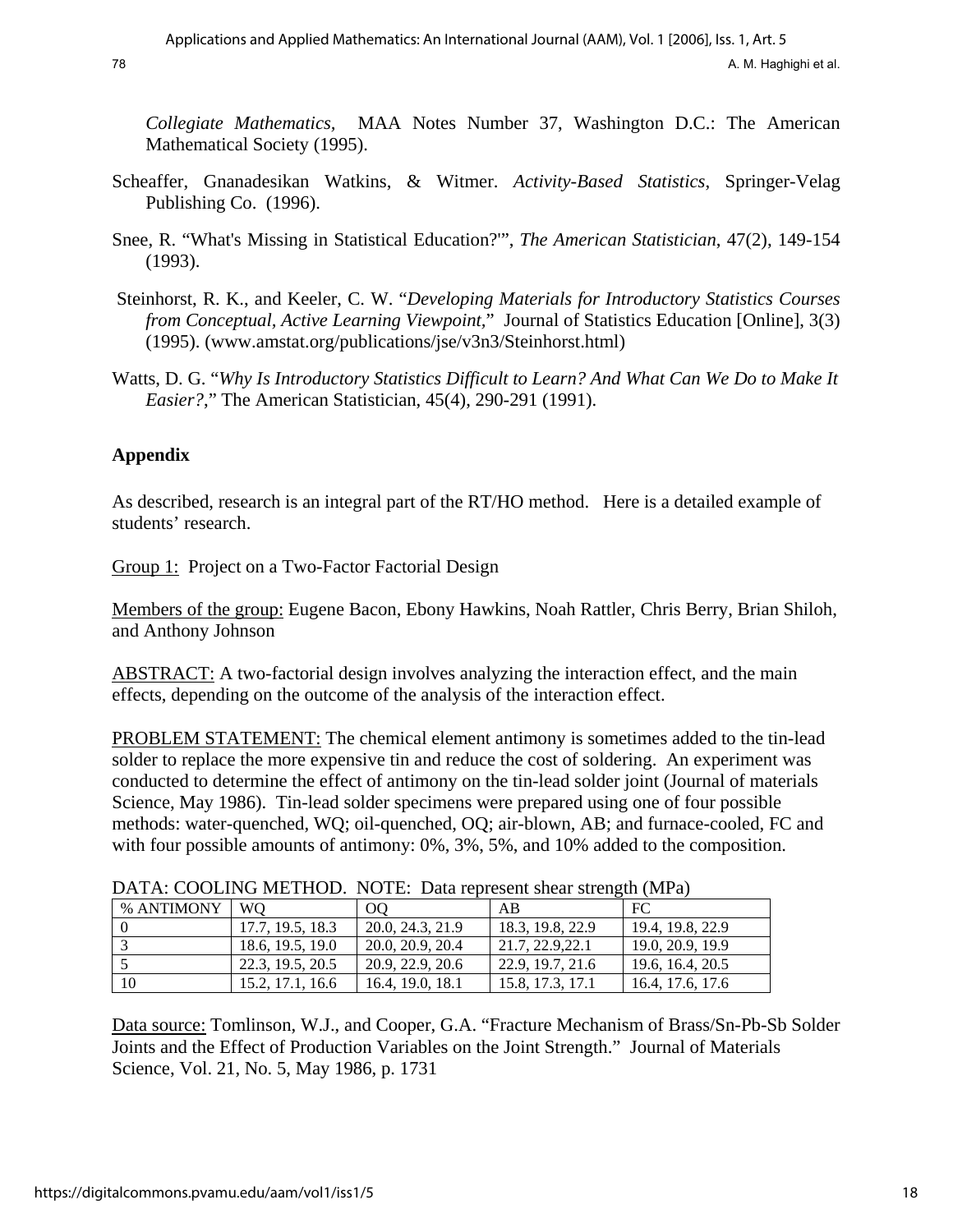#### Assumptions:

- The distribution of each response factor-level combination, or treatment is normal.
- The treatments have same variance
- All samples are independently and randomly drawn from their respective populations

Definition of Terms:

*N*- Number of observations

*Mean*- Average value

*Median*- Middle ordered observation

*Trmean*- Mean after discarding the lowest and highest 5% of the values

*StDev*- Average deviation of the observations from the mean

*SE Mean*- Standard error or standard deviation of the sample mean

*Minimum*- Smallest value

*Maximum*- Largest value

*Q*1- Value that is equal to or larger than 25% of all observations

*Q*3- Value that is equal to or larger than 75% of all observations

*DF*- Degrees of freedom are the number of parameters allowed to vary after a statistic is computed

*SS*- Corrected sum of squares, i.e., sum of squared deviations of the values from some mean *MS*- Mean square is obtained by dividing the sum of squares by the corresponding degrees of freedom

*F*-Distribution – Variance ratio distribution

*P*-Value- Attained significance level which is the probability of observing F-statistic as large as the one calculated or larger given the null hypothesis is true

#### Minitab Commands:

MTB > SET C1 <RETURN> DATA > 17.6 19.5 …… 16.4 17.6 17.6<RETURN> DATA > END <RETURN> MTB > SET C2 <RETURN> DATA >12(0) 12(3) 12(5) 12(10) <RETURN> DATA > END <RETURN> MTB > SET C3 <RETURN> DATA > (20 20 20 25 25 25 30 30 30 35 35 35)4 <RETURN> MTB > NAME C1 'SHEAR' C2 'ANTIMONY' C3 'COOLMETH' <RETURN>

#### DESCRIPTIVE STATISTICS FOR SHEAR STRENGTH BY ANTIMONY

| <b>ANTI</b> | N  | <b>MEAN</b> | <b>MEDIAN</b> | TR          | <b>SE</b>   | <b>MIN</b> | <b>MAX</b> | O <sub>1</sub> | Q <sub>3</sub> |
|-------------|----|-------------|---------------|-------------|-------------|------------|------------|----------------|----------------|
| <b>MONY</b> |    |             |               | <b>MEAN</b> | <b>MEAN</b> |            |            |                |                |
|             | 12 | 20.175      | 19.800        | 20.020      | 0.567       | 7.600      | 24.300     | 18.575         | 21.500         |
|             | 12 | 20.408      | 20.200        | 20.340      | 0.386       | 18.600     | 22.900     | 19.125         | 21.500         |
|             | 12 | 20.617      | 20.550        | 20.810      | 0.517       | 16.400     | 22.900     | 19.625         | 22.125         |
| 10          | 12 | 17.017      | 17.100        | 17.000      | 0.296       | 15.200     | 19.000     | 16.400         | 17.600         |

#### DESCRIPTIVE STATISTICS FOR SHEAR STRENGTH BY COOLING METHOD

| Cooling        |                | <b>MEAN</b> | <b>MEDIA</b> | TR          | SЕ          | <b>MIN</b> | MAX    |        | Q3     |
|----------------|----------------|-------------|--------------|-------------|-------------|------------|--------|--------|--------|
| method         |                |             |              | <b>MEAN</b> | <b>MEAN</b> |            |        |        |        |
| W <sub>O</sub> | $1 \cap$       | 18.640      | 18.800       | 18.620      | 0.542       | 15.200     | 22.300 | 17.225 | 19.500 |
| OO             | 1 <sub>0</sub> | 20.450      | 20.500       | 20.470      | 0.602       | 6.400      | 24.300 | 19.250 | 21.650 |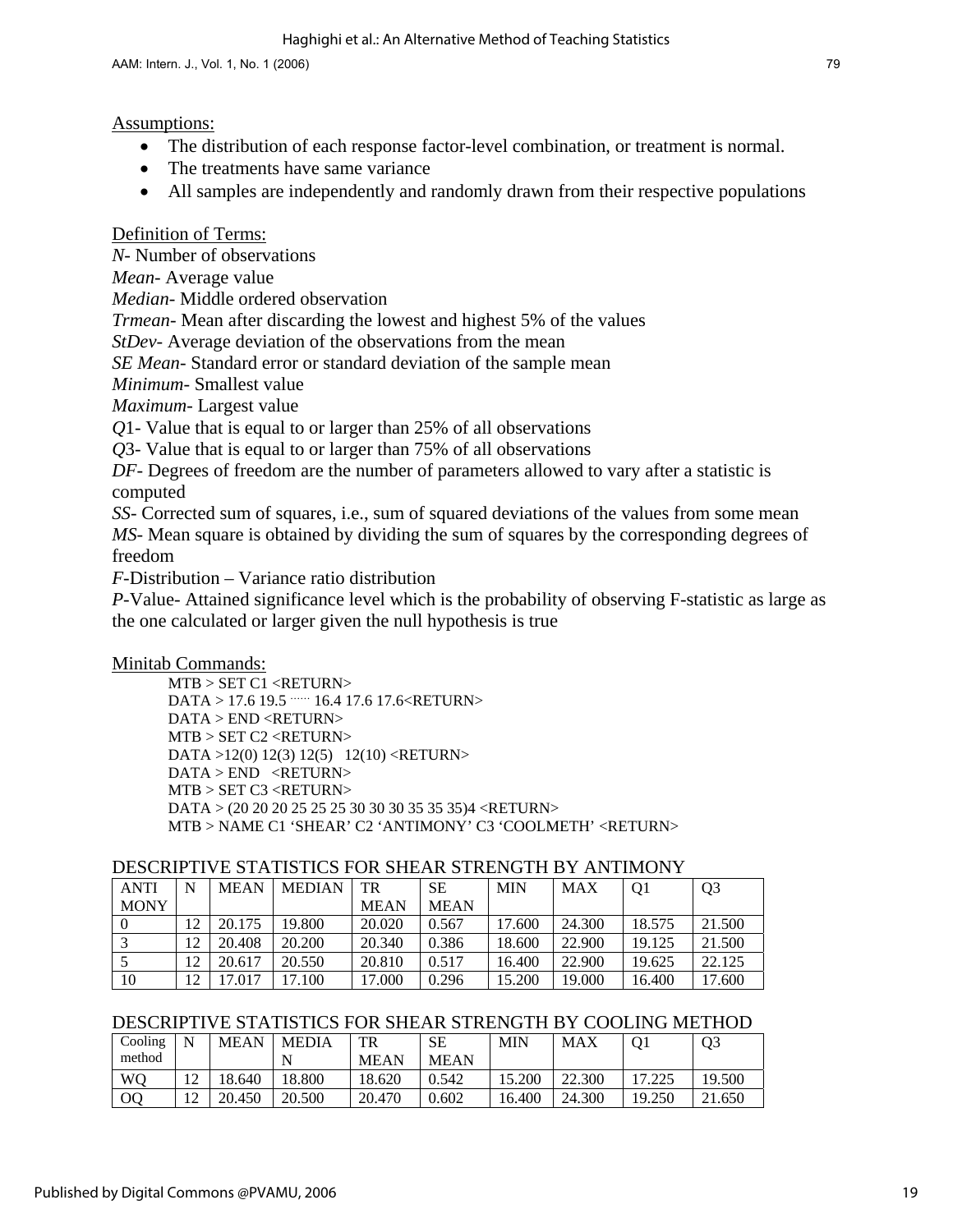| AB | $12 \times 20.175 \times 20.700$ | 120.340 | 0.734 | $15.800$ 22.900 |         | 17.550 | 22.700 |
|----|----------------------------------|---------|-------|-----------------|---------|--------|--------|
| FC | 12   18.950   19.500             | 19.010  | 0.452 | 16.400          | 120.900 | 17.600 | 20.200 |

Two-way ANOVA: Shear Strength versus Amount of Antimony, %, and Cooling Method

| Source      | DF | SS     | <b>MS</b> |       |       |
|-------------|----|--------|-----------|-------|-------|
| Antimony    |    | 104.19 | 34.73     | 20.12 | 0.000 |
| Cool-method | 3  | 28.63  | 9.54      | 5.53  | 0.004 |
| Interaction | Q  | 25.13  | 2.79      | 1.62  | 0.152 |
| Error       | 32 | 55.25  | 1.73      |       |       |
| Total       |    | 213.20 |           |       |       |

## ANALYSIS AND DISCUSSION

#### TEST OF SIGNIFICANCE FOR INTERACTION

Null hypothesis: There is no interaction between amount of antimony and cooling method Alternative hypothesis: The two variables interact to affect shear strength Significance level = 0.05 Critical region: Reject the null hypothesis if p-value is less than 0.05

Test statistic: P-value associated with calculated  $F = 0.152$ 

Decision: Fail to reject the null hypothesis and conclude there is no significant interaction Between amount of antimony in the mixture and the cooling method used.

## TEST OF MAIN EFFECTS

A: ANTIMONY

Null hypothesis: The four population means are equal Alternative hypothesis: At least two of the means differ Significance level  $= 0.05$ 

Critical region: Reject the null hypothesis if *p*-value is less than 0.05

Test statistic: The *p*-value associated with calculated *F* is 0.000.

Decision: Reject the null hypothesis at the 0.05 level of significance and conclude that the At least two of the means are different. We will now perform Fisher's multiple comparison Test to determine the actual means that are different.

#### FISHER'S LEAST SIGNIFICANCE DIFFERENCE PROCEDURE

The 0%, 3%, and 5% antimony mixtures are significantly higher than the 10% antimony mixture at the 0.05 family error rate (0.01 individual error rate).

#### B: COOLING METHOD

Null hypothesis: The four population means are equal Alternative hypothesis: At least two of the four means are different

Significance level  $= 0.05$ 

Critical region: The null hypothesis will be rejected if the calculated value of *F* exceeds the